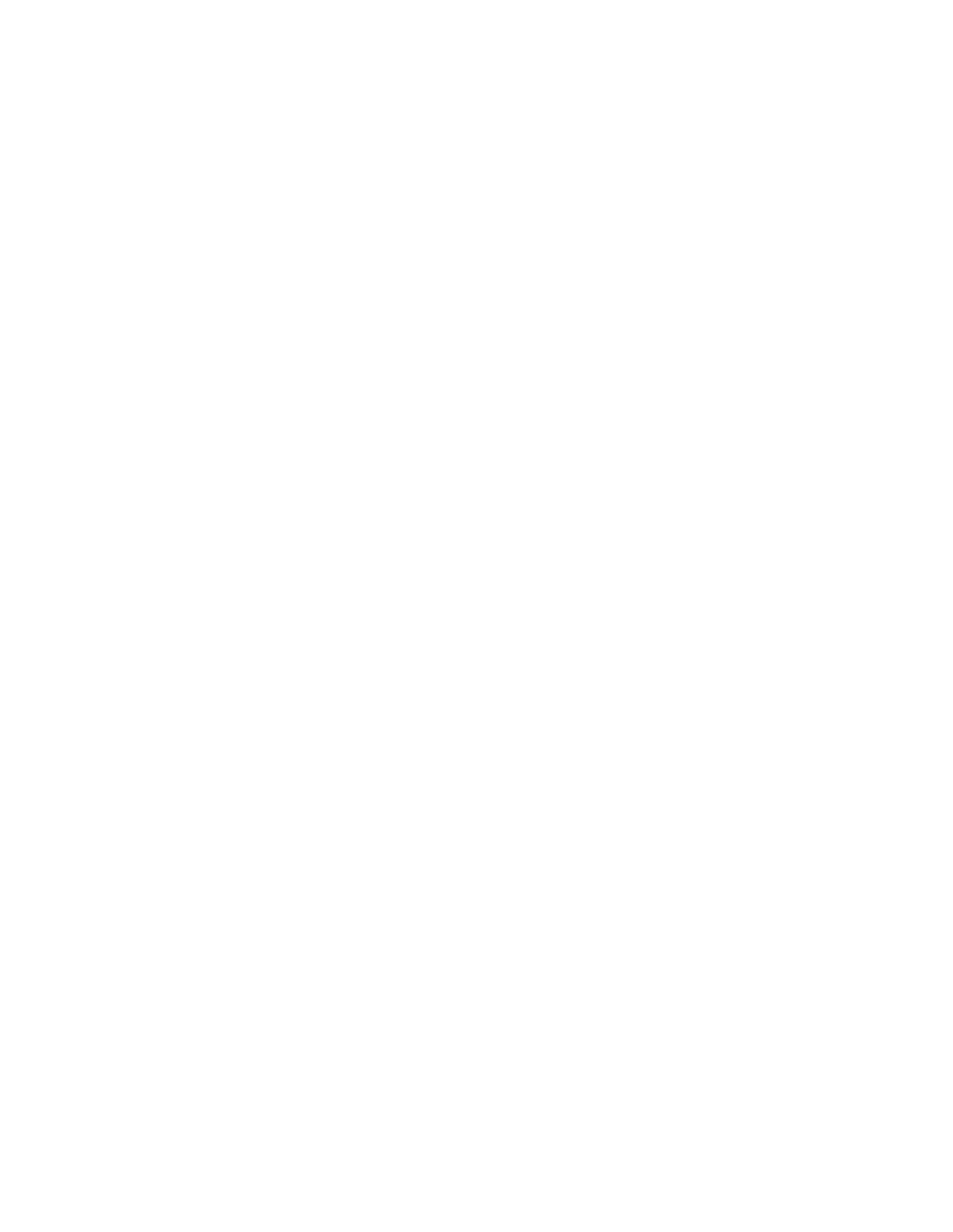## **APPENDIX D-1: SPECIAL-STATUS PLANT SPECIES WITH POTENTIAL TO OCCUR IN THE RESOURCE STUDY AREA**

## **Table D-1 Special-Status Plant Species with Potential to Occur in the Resource Study Area**

| <b>Scientific</b><br><b>Name</b>      | <b>Common</b><br><b>Name</b> | <b>Federal</b><br><b>Status</b> | <b>State Status</b> | <b>California</b><br><b>Rare</b><br><b>Plant</b><br>Rank <sup>1</sup> | <b>Potential</b><br>to Occur <sup>2</sup> | <b>Rationale</b>                                                                                                         |
|---------------------------------------|------------------------------|---------------------------------|---------------------|-----------------------------------------------------------------------|-------------------------------------------|--------------------------------------------------------------------------------------------------------------------------|
| Agrostis<br>hendersonii               | Henderson's<br>bentgrass     | $\overline{\phantom{0}}$        |                     | 3.2                                                                   | Low                                       | RSA is in the range of<br>the species; no known<br>occurrences within 10<br>miles of RSA; habitat is<br>present in RSA   |
| Astragalus<br>tener var.<br>tener     | alkali milk-<br>vetch        |                                 |                     | 1B.2                                                                  | Moderate                                  | RSA is at edge of the<br>range of the species;<br>one occurrence within 10<br>miles of RSA; habitat is<br>present in RSA |
| Atriplex<br>cordulata                 | heartscale                   |                                 |                     | 1B.2                                                                  | High                                      | RSA is in the range of<br>the species; 15<br>occurrences within 10<br>miles of RSA; habitat is<br>present in RSA         |
| Atriplex<br>coronata var.<br>coronata | Crownscale                   |                                 |                     | 4.2                                                                   | High                                      | RSA is in the range of<br>the species; several<br>occurrences are within<br>10 miles of RSA; habitat<br>in RSA           |
| Atriplex<br>joaquiniana               | San Joaquin<br>saltbush      |                                 |                     | 1B.2                                                                  | Low                                       | RSA is in the range of<br>the species; no known<br>occurrences within 10<br>miles of RSA; habitat is<br>present in RSA   |
| Atriplex<br>minuscula                 | lesser<br>saltscale          |                                 |                     | 1B.1                                                                  | High                                      | RSA is in the range of<br>the species; 8<br>occurrences within 10<br>miles of RSA; habitat is<br>present in RSA          |
| Atriplex<br>persistens                | vernal pool<br>smallscale    |                                 |                     | 1B.2                                                                  | High                                      | RSA is in the range of<br>the species; six<br>occurrences within 10<br>miles of RSA; habitat is<br>present in RSA        |
| Atriplex<br>subtilis                  | subtle<br>orache             |                                 |                     | 1B.2                                                                  | High                                      | RSA is in the range of<br>the species; three<br>occurrences within 10<br>miles of RSA; habitat is<br>present in RSA      |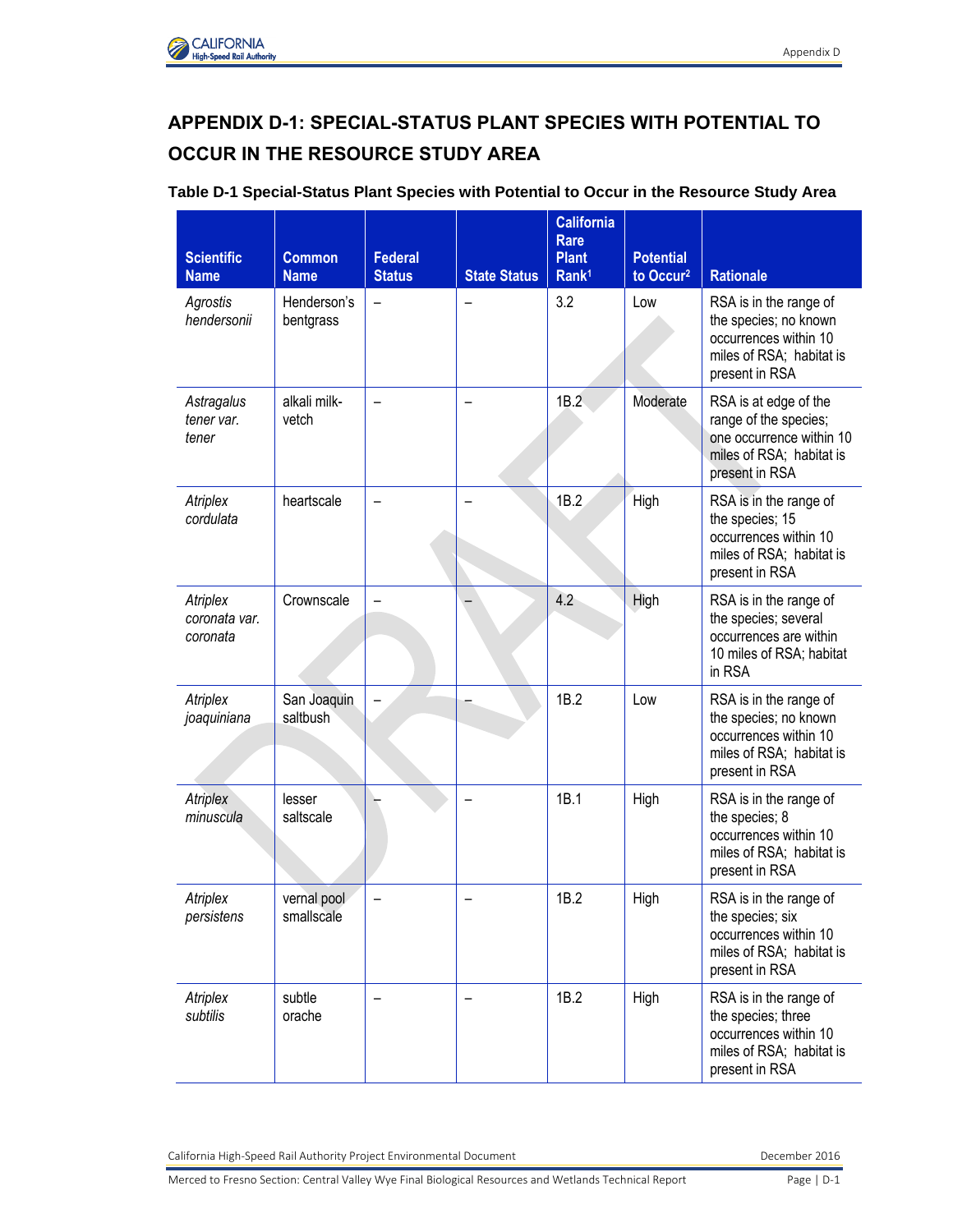

| <b>Scientific</b><br><b>Name</b>                 | <b>Common</b><br><b>Name</b>        | <b>Federal</b><br><b>Status</b> | <b>State Status</b> | <b>California</b><br>Rare<br><b>Plant</b><br>Rank <sup>1</sup> | <b>Potential</b><br>to Occur <sup>2</sup> | <b>Rationale</b>                                                                                                               |
|--------------------------------------------------|-------------------------------------|---------------------------------|---------------------|----------------------------------------------------------------|-------------------------------------------|--------------------------------------------------------------------------------------------------------------------------------|
| California<br>macrophylla                        | round-<br>leaved<br>filaree         |                                 |                     | 1B.1                                                           | Moderate                                  | RSA is in the range of<br>the species; one historic<br>occurrence within 10<br>miles of RSA; habitat is<br>present in RSA      |
| Calochortus<br>clavatus var.<br>avius            | Pleasant<br>Valley<br>mariposa-lily |                                 |                     | 1B.2                                                           | None                                      | RSA is outside the range<br>of the species; no<br>occurrences within 10<br>miles of RSA; no habitat<br>is present in RSA       |
| Calycadenia<br>hooveri                           | Hoover's<br>calycadenia             |                                 |                     | 1B.3                                                           | None                                      | RSA is outside the range<br>of the species; three<br>occurrences within 10<br>miles of RSA; no habitat<br>is present in RSA    |
| Castilleja<br>campestris<br>subsp.<br>succulenta | succulent<br>owl's-clover           | Threatened                      | Endangered          | 1B.2                                                           | Moderate                                  | RSA is on the margin of<br>the range of the species;<br>20 occurrences within 10<br>miles of RSA; habitat is<br>present in RSA |
| Centromadia<br>parryi subsp.<br>rudis            | Parry's<br>rough<br>tarplant        |                                 |                     | 4.2                                                            | Moderate                                  | RSA is on the margin of<br>the range of the species;<br>one occurrence within 10<br>miles of RSA; habitat is<br>present in RSA |
| Chloropyron<br>molle subsp.<br>hispidum          | hispid bird's-<br>beak              |                                 |                     | 1B.1                                                           | High                                      | RSA is in the range of<br>the species; 19<br>occurrences within 10<br>miles of RSA; habitat is<br>present in RSA               |
| Chloropyron<br>palmatum                          | palmate-<br>bracted<br>bird's-beak  | Endangered                      | Endangered          | 1B.1                                                           | High                                      | RSA is in the range of<br>the species; four<br>occurrences within 10<br>miles of RSA; habitat is<br>present in RSA             |
| Clarkia<br>rostrata                              | beaked<br>clarkia                   |                                 |                     | 1B.3                                                           | None                                      | RSA is outside the range<br>of the species; two<br>occurrences within 10<br>miles of RSA; no habitat<br>is present in RSA      |
| Cryptantha<br>hooveri                            | Hoover's<br>cryptantha              |                                 |                     | 1A                                                             | Moderate                                  | RSA is in the range of<br>the species; one historic<br>occurrence within 10<br>miles of RSA; habitat is<br>present in RSA      |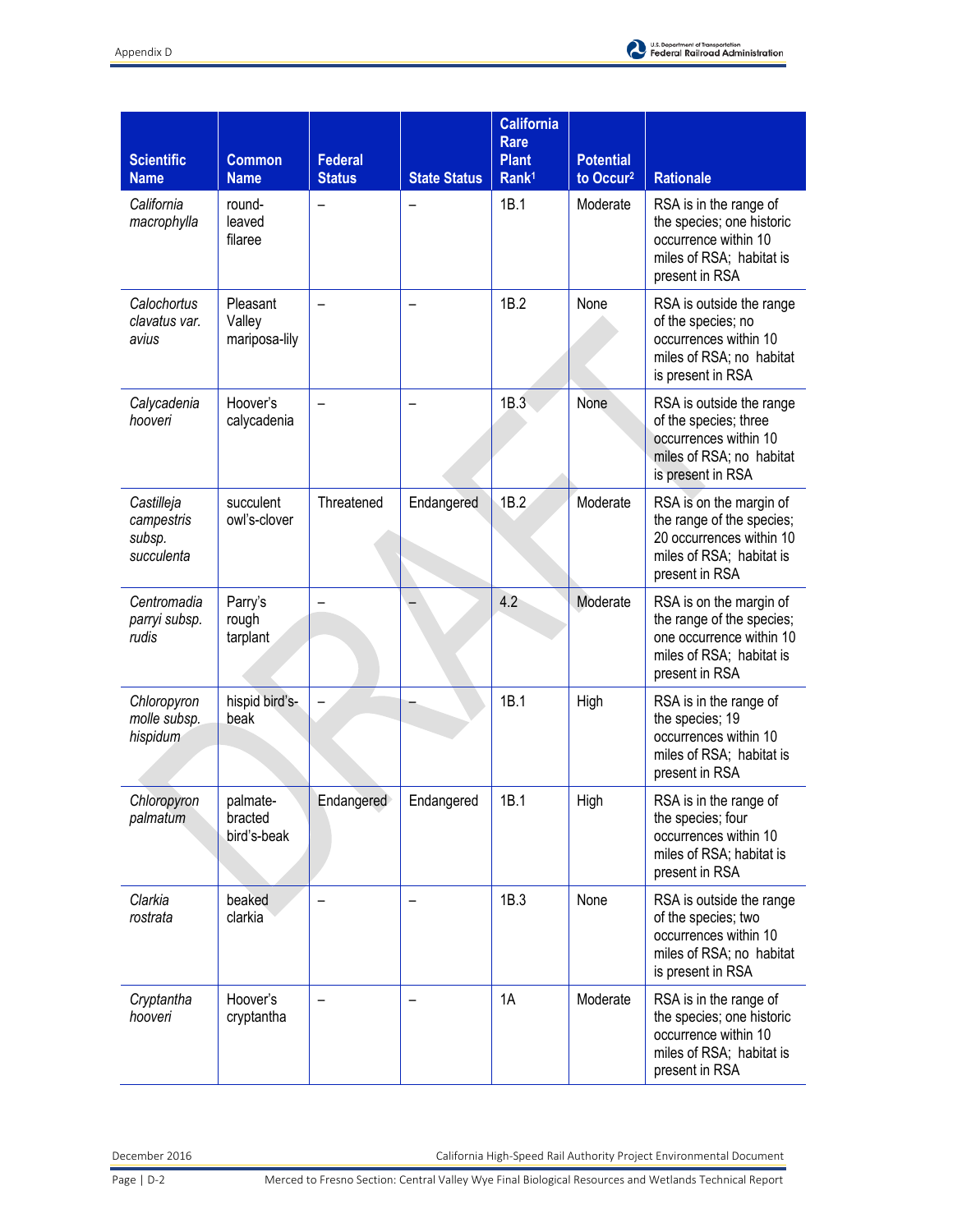

| <b>Scientific</b><br><b>Name</b>              | <b>Common</b><br><b>Name</b>       | <b>Federal</b><br><b>Status</b> | <b>State Status</b> | <b>California</b><br><b>Rare</b><br><b>Plant</b><br>Rank <sup>1</sup> | <b>Potential</b><br>to Occur <sup>2</sup> | <b>Rationale</b>                                                                                                                  |
|-----------------------------------------------|------------------------------------|---------------------------------|---------------------|-----------------------------------------------------------------------|-------------------------------------------|-----------------------------------------------------------------------------------------------------------------------------------|
| Delphinium<br>hansenii<br>subsp.<br>ewanianum | Ewan's<br>larkspur                 |                                 |                     | 4.2                                                                   | High                                      | RSA is in the range of<br>the species; one<br>occurrence within 10<br>miles of RSA; habitat is<br>present in RSA                  |
| Delphinium<br>recurvatum                      | recurved<br>larkspur               |                                 |                     | 1B.2                                                                  | High                                      | RSA is in the range of<br>the species; four<br>occurrences within 10<br>miles of RSA; habitat is<br>present in RSA                |
| Downingia<br>pusilla                          | dwarf<br>downingia                 |                                 |                     | 2B.2                                                                  | Moderate                                  | RSA is on the margin of<br>the range of the species;<br>two occurrences within<br>10 miles of RSA; habitat<br>is present in RSA   |
| Eryngium<br>racemosum                         | Delta button-<br>celery            |                                 | Endangered          | 1B.1                                                                  | Moderate                                  | RSA is on the margin of<br>the range of the species;<br>seven occurrences<br>within 10 miles of RSA;<br>habitat is present in RSA |
| Eryngium<br>spinosepalum                      | spiny-<br>sepaled<br>button-celery |                                 |                     | 1B.2                                                                  | Moderate                                  | RSA is on the margin of<br>the range of the species;<br>21 occurrences within 10<br>miles of RSA; habitat is<br>present in RSA    |
| Euphorbia<br>hooveri                          | Hoover's<br>spurge                 | Threatened                      |                     | 1B.2                                                                  | High                                      | RSA is in the range of<br>the species; one<br>occurrence within 10<br>miles of RSA; habitat is<br>present in RSA                  |
| Fritillaria<br>agrestis                       | Stinkbells                         |                                 |                     | 4.2                                                                   | Low                                       | RSA is in historic range;<br>no known occurrences<br>within 10 miles of RSA;<br>habitat is present in RSA                         |
| Goodmania<br>luteola                          | Golden<br>goodmania                |                                 |                     | 4.2                                                                   | High                                      | RSA is in range; two<br>known occurrences<br>within 10 miles of RSA;<br>habitat is present in RSA                                 |
| Gratiola<br>heterosepala                      | Boggs Lake<br>hedge-<br>hyssop     |                                 | Endangered          | 1B.2                                                                  | Low                                       | RSA is on the margin of<br>the range of the species;<br>no occurrences within 10<br>miles of RSA; habitat is<br>present in RSA    |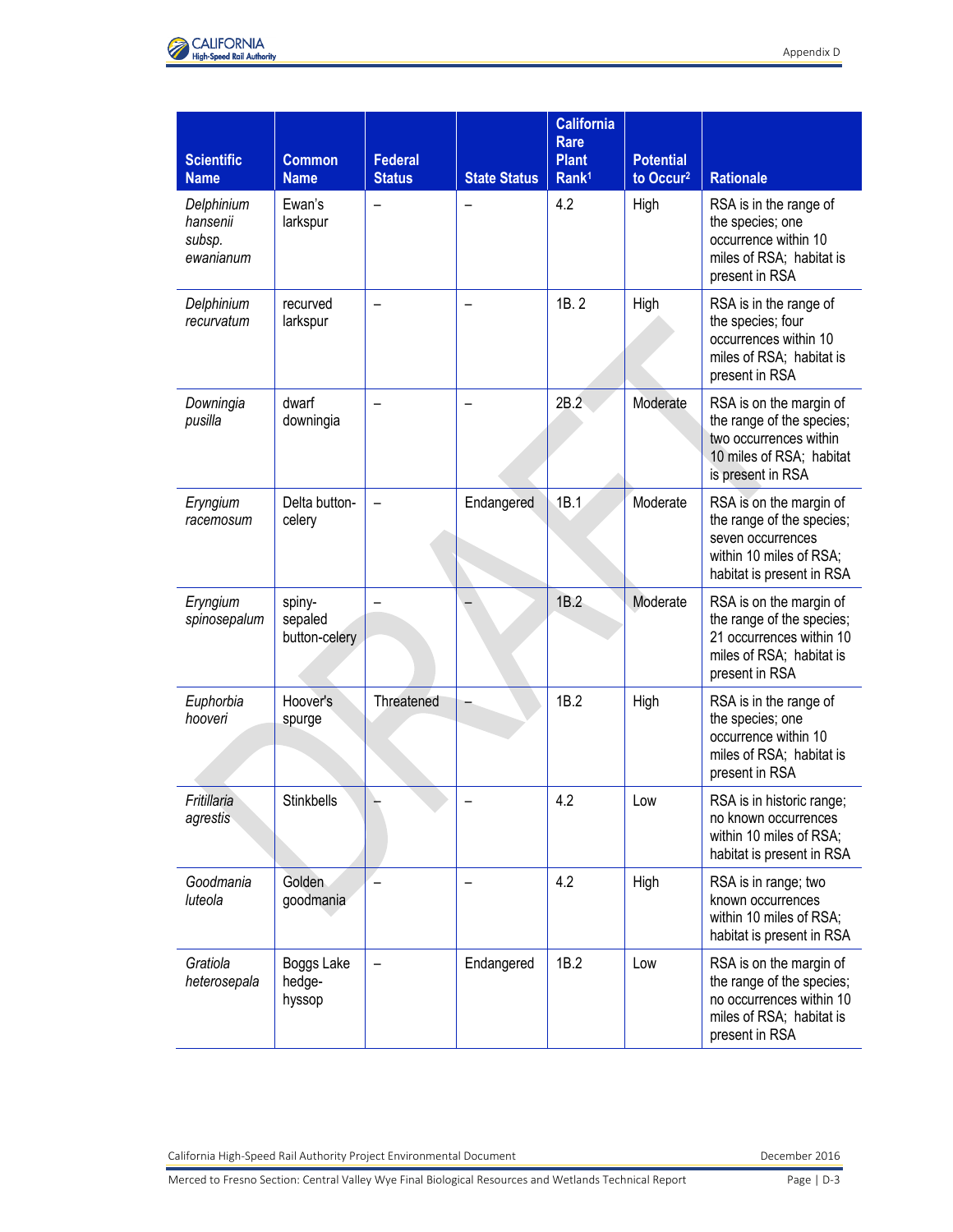

| <b>Scientific</b><br><b>Name</b>                 | <b>Common</b><br><b>Name</b> | <b>Federal</b><br><b>Status</b> | <b>State Status</b> | <b>California</b><br>Rare<br><b>Plant</b><br>Rank <sup>1</sup> | <b>Potential</b><br>to Occur <sup>2</sup> | <b>Rationale</b>                                                                                                         |
|--------------------------------------------------|------------------------------|---------------------------------|---------------------|----------------------------------------------------------------|-------------------------------------------|--------------------------------------------------------------------------------------------------------------------------|
| Hesperevax<br>caulescens                         | Hogwallow<br>starfish        |                                 |                     | 4.2                                                            | High                                      | RSA is in range; one<br>known occurrence within<br>10 miles of RSA; habitat<br>is present in RSA                         |
| Hordeum<br>intercedens                           | Vernal<br>barley             |                                 |                     | 3.2                                                            | Low                                       | RSA is in range; no<br>known occurrences<br>within 10 miles of RSA;<br>habitat is present in RSA                         |
| Lagophylla<br>dichotoma                          | forked<br>hareleaf           |                                 |                     | 1B.1                                                           | None                                      | RSA is outside the range<br>of the species; one<br>historic occurrence<br>within 10 miles of RSA;<br>no habitat in RSA   |
| Lasthenia<br>ferrisiae                           | Ferris'<br>goldfields        |                                 |                     | 4.2                                                            | High                                      | RSA is in the range of<br>the species; several<br>occurrences within 10<br>miles of RSA; habitat is<br>present in RSA    |
| Lasthenia<br>glabrata<br>subsp.<br>coulteri      | Coulter's<br>goldfields      |                                 |                     | 1B.1                                                           | Low                                       | RSA is in the range of<br>the species; no<br>occurrences within 10<br>miles of RSA; habitat is<br>present in RSA         |
| Leptosiphon<br>serrulatus                        | Madera<br>leptosiphon        |                                 |                     | 1B.2                                                           | None                                      | RSA is outside the range<br>of the species; one<br>occurrence within 10<br>miles of RSA; no habitat<br>is present in RSA |
| <b>Myosurus</b><br>minimus<br>subsp. apus        | Little<br>mousetail          |                                 |                     | 3.1                                                            | High                                      | RSA is in range; one<br>known occurrence within<br>10 miles of RSA; habitat<br>is present in RSA                         |
| Navarretia<br>myersii<br>subsp.<br>myersii       | pincushion<br>navarretia     |                                 |                     | 1B.1                                                           | None                                      | RSA is outside the range<br>of the species; no<br>occurrences within 10<br>miles of RSA; habitat is<br>present in RSA    |
| Navarretia<br>nigelliformis<br>subsp.<br>radians | shining<br>navarretia        |                                 |                     | 1B.2                                                           | High                                      | RSA is in the range of<br>the species; 14<br>occurrences within 10<br>miles of RSA; habitat is<br>present in RSA         |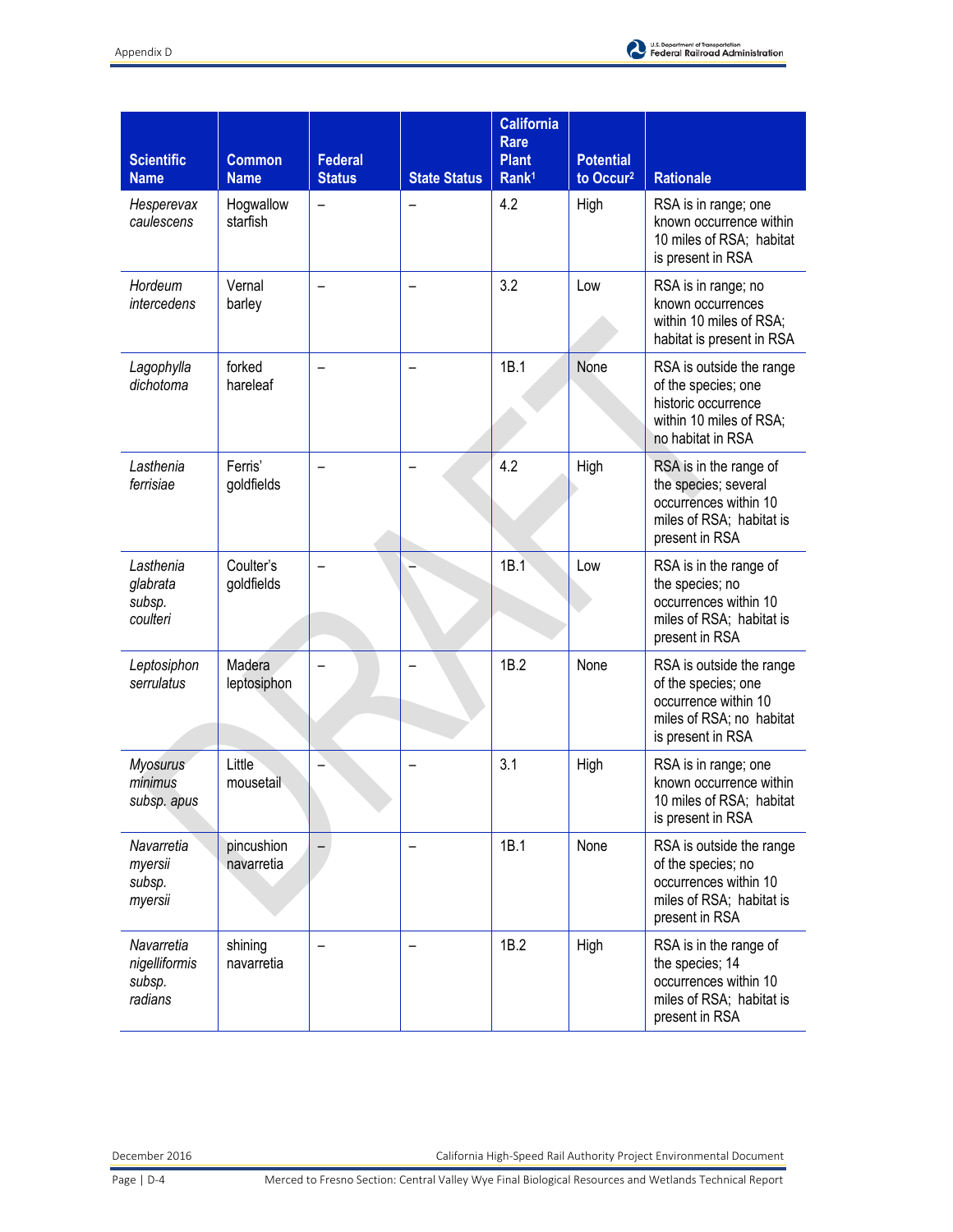



| <b>Scientific</b><br><b>Name</b>  | <b>Common</b><br><b>Name</b> | <b>Federal</b><br><b>Status</b> | <b>State Status</b> | <b>California</b><br><b>Rare</b><br><b>Plant</b><br>Rank <sup>1</sup> | <b>Potential</b><br>to Occur <sup>2</sup> | <b>Rationale</b>                                                                                                                         |
|-----------------------------------|------------------------------|---------------------------------|---------------------|-----------------------------------------------------------------------|-------------------------------------------|------------------------------------------------------------------------------------------------------------------------------------------|
| Navarretia<br>prostrata           | prostrate<br>navarretia      |                                 |                     | 1B.1                                                                  | Low                                       | RSA is on the margin of<br>the range of the species;<br>four occurrences within<br>10 miles of RSA; habitat<br>is present in RSA         |
| Neostapfia<br>colusana            | Colusa<br>grass              | Threatened                      | Endangered          | 1B.1                                                                  | None                                      | RSA is in the range of<br>the species; five<br>occurrences within 10<br>miles of RSA; no habitat<br>is present in RSA                    |
| Orcuttia<br>inaequalis            | San Joaquin<br>Orcutt grass  | Threatened                      | Endangered          | 1B.1                                                                  | None                                      | RSA is on the margin of<br>the range of the species;<br>13 occurrences within 10<br>miles of RSA; no habitat<br>is present in RSA?       |
| Orcuttia<br>pilosa                | hairy Orcutt<br>grass        | Endangered                      | Endangered          | 1B.1                                                                  | None                                      | RSA is on the margin of<br>the range of the species;<br>seven occurrences<br>within 10 miles of RSA;<br>no habitat is present in<br>RSA? |
| Pentachaeta<br>fragilis           | Fragile<br>pentachaeta       |                                 |                     | 4.3                                                                   | Moderate                                  | RSA is on the margin of<br>the range of the species;<br>one occurrence within 10<br>miles of RSA; habitat is<br>present in RSA           |
| Phacelia<br>ciliata var.<br>opaca | Merced<br>phacelia           |                                 |                     | 3.2                                                                   | High                                      | RSA is on the margin of<br>the range of the species;<br>seven occurrences<br>within 10 miles of RSA;<br>habitat is present in RSA        |
| Sagittaria<br>sanfordii           | Sanford's<br>arrowhead       |                                 |                     | 1B.2                                                                  | High                                      | RSA is in the range of<br>the species; four<br>occurrences within 10<br>miles of RSA; habitat is<br>present in RSA                       |
| <b>Trichocoronis</b><br>wrightii  | Wright's<br>trichocoronis    |                                 |                     | 2B.1                                                                  | High                                      | RSA is in the range of<br>the species; two<br>occurrences within 10<br>miles of RSA; habitat is<br>present in RSA                        |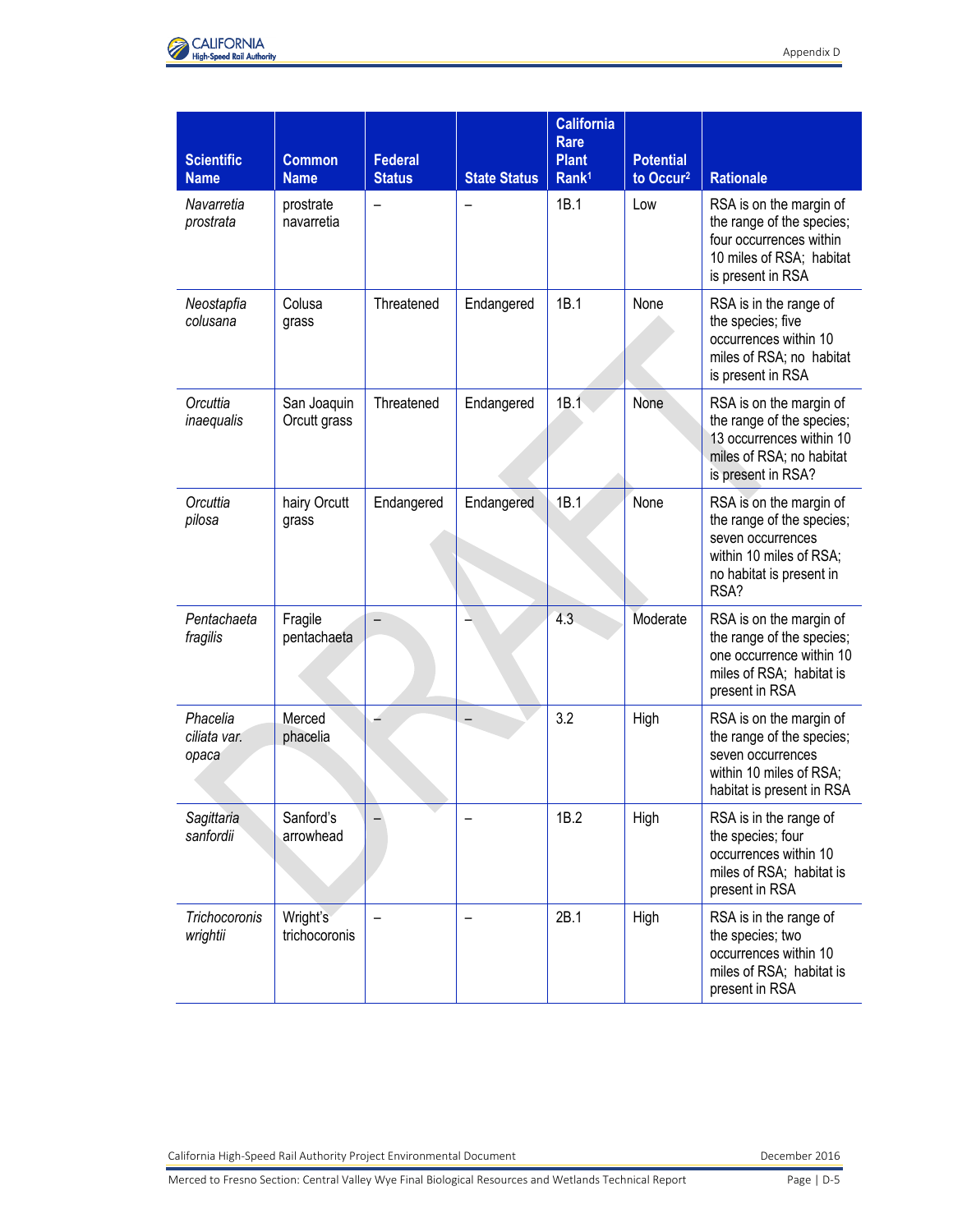

| <b>Scientific</b><br><b>Name</b> | <b>Common</b><br><b>Name</b> | Federal<br><b>Status</b> | <b>State Status</b> | <b>California</b><br><b>Rare</b><br><b>Plant</b><br>Rank <sup>1</sup> | <b>Potential</b><br>to Occur <sup>2</sup> | <b>Rationale</b>                                                                                                                  |
|----------------------------------|------------------------------|--------------------------|---------------------|-----------------------------------------------------------------------|-------------------------------------------|-----------------------------------------------------------------------------------------------------------------------------------|
| Tuctoria<br>greenei              | Greene's<br>tuctoria         | Endangered               | Rare                | 1B.1                                                                  | None                                      | RSA is on the margin of<br>the range of the species;<br>11 occurrences within 10<br>miles of RSA; no habitat<br>is present in RSA |

<sup>1</sup>California Rare Plant Rank

1A = Plants presumed extinct.

1B = Rare, threatened, or endangered in California and elsewhere.

2B = Rare, threatened, or endangered in California, but more common elsewhere.

3 = Plants about which we need more information.

0.1 = Seriously endangered in California

0.2 = Fairly endangered in California

0.3 = Not very endangered in California

<sup>2</sup>Potential to Occur

High: RSA is in the range of the species; occurrences are present within 10 miles of RSA; habitat is present in RSA

Moderate: RSA is on the margin of the range of the species and occurrences are present within 10 miles of RSA, or RSA is in the range of the

species and only historic occurrences are present within 10 miles of RSA; habitat is present in RSA

Low: RSA is in the range of the species; no occurrences are present within 10 miles of RSA; habitat is present in RSA

None: RSA is outside of the range of the species or no habitat is present in RSA

RSA = Resource study area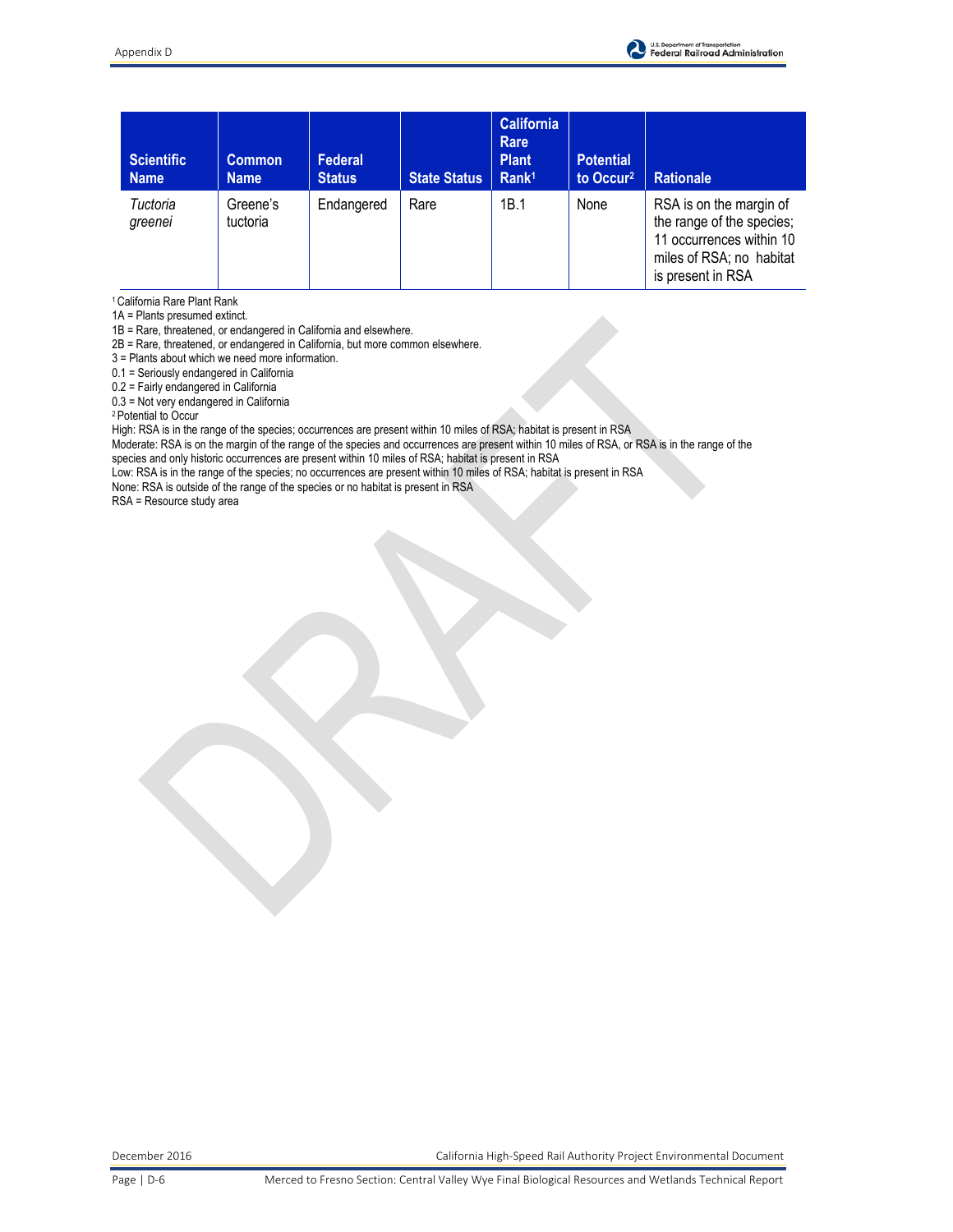

## **APPENDIX D-2: SPECIAL-STATUS WILDLIFE SPECIES WITH POTENTIAL TO OCCUR IN THE RESOURCE STUDY AREA**

**Table D-2 Special-Status Wildlife Species with Potential to Occur in the Resource Study Area** 

| <b>Common Name</b><br><b>Scientific Name</b>                                            | <b>Federal</b><br>Status <sup>1</sup> | <b>State</b><br>Status <sup>2</sup> | <b>Preferred Habitat</b>                                                                                                                                                                                                                                                                                                                                                                                                                                                                                                                                                               | <b>Potential to Occur</b>                                                                                                                                                                                                                                                                                                                                                                          |
|-----------------------------------------------------------------------------------------|---------------------------------------|-------------------------------------|----------------------------------------------------------------------------------------------------------------------------------------------------------------------------------------------------------------------------------------------------------------------------------------------------------------------------------------------------------------------------------------------------------------------------------------------------------------------------------------------------------------------------------------------------------------------------------------|----------------------------------------------------------------------------------------------------------------------------------------------------------------------------------------------------------------------------------------------------------------------------------------------------------------------------------------------------------------------------------------------------|
| <b>Invertebrates</b>                                                                    |                                       |                                     |                                                                                                                                                                                                                                                                                                                                                                                                                                                                                                                                                                                        |                                                                                                                                                                                                                                                                                                                                                                                                    |
| Conservancy fairy<br>shrimp<br><b>Branchinecta</b><br>conservatio                       | E                                     |                                     | Found in large, turbid pools<br>in the northern 2/3 of the<br>Central Valley; inhabits<br>static pools located in<br>swales formed by old,<br>braided alluvium, filled by<br>winter/spring rains, last until<br>June. Primary constituent<br>elements of critical habitat<br>include: complexes of<br>swales and pools with<br>intermittently or<br>continuously flowing surface<br>water; depressional features<br>that become inundated by<br>winter rains and<br>continuously hold water for<br>a minimum of 19 days; and<br>sources of food and habitat<br>structure within pools. | Potential to Occur: The RSA lies<br>within the known range of the<br>species and vernal pools are<br>present in the resource study<br>area. There are reported CNDDB<br>occurrences within 10 miles of the<br>project footprint, though there are<br>no reported occurrences of this<br>species within the project footprint<br>(CDFW 2014).                                                       |
| Conservancy fairy<br>shrimp *Critical<br>Habitat*<br><b>Branchinecta</b><br>conservatio |                                       |                                     |                                                                                                                                                                                                                                                                                                                                                                                                                                                                                                                                                                                        | No critical habitat for this species<br>occurs in the Wildlife RSA.                                                                                                                                                                                                                                                                                                                                |
| Longhorn fairy<br>shrimp<br><b>Branchinecta</b><br>longiantenna                         | E                                     |                                     | Inhabits vernal pools,<br>seasonally ponded areas<br>within vernal swales, and<br>ephemeral freshwater<br>habitats.                                                                                                                                                                                                                                                                                                                                                                                                                                                                    | No Potential to Occur: There is a<br>reported occurrence<br>approximately 8 miles west of the<br>western-most point of the project<br>footprint in a road-side ditch two<br>miles north of Los Banos<br>(Occurrence 10; CNDDB 2014).<br>This occurrence is considered by<br>the USFWS as an anomaly and<br>not a sustainable population since<br>only one individual was detected<br>(USFWS 2007). |
| Longhorn fairy<br>shrimp *Critical<br>Habitat*<br><b>Branchinecta</b><br>longiantenna   |                                       |                                     |                                                                                                                                                                                                                                                                                                                                                                                                                                                                                                                                                                                        | No critical habitat for this species<br>occurs in the Wildlife RSA.                                                                                                                                                                                                                                                                                                                                |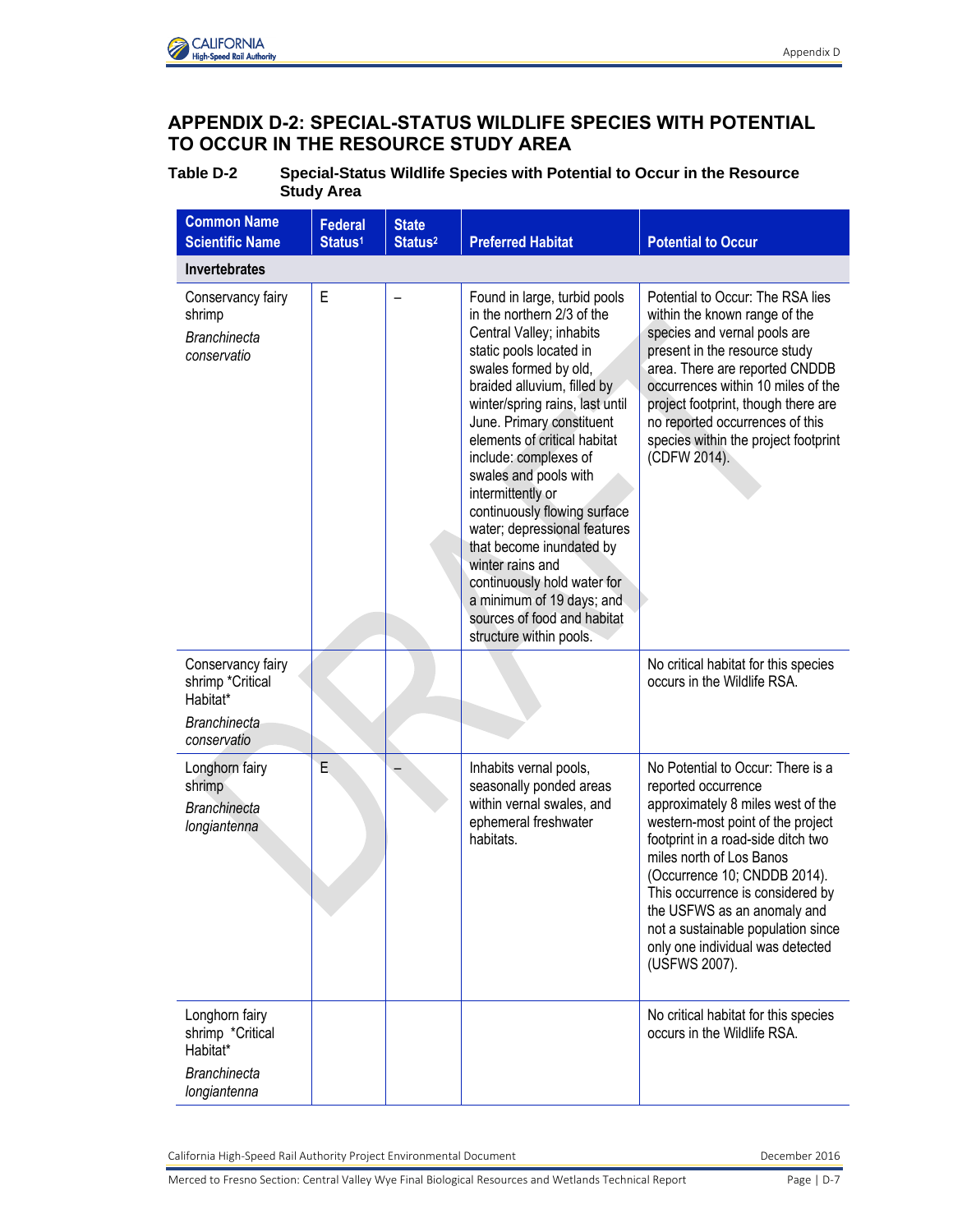

| <b>Common Name</b><br><b>Scientific Name</b>                                    | <b>Federal</b><br>Status <sup>1</sup> | <b>State</b><br>Status <sup>2</sup> | <b>Preferred Habitat</b>                                                                                                                                                                                                                                                                                                                                                                                                                                                                                             | <b>Potential to Occur</b>                                                                                                                                                                                                                                                                                                                       |
|---------------------------------------------------------------------------------|---------------------------------------|-------------------------------------|----------------------------------------------------------------------------------------------------------------------------------------------------------------------------------------------------------------------------------------------------------------------------------------------------------------------------------------------------------------------------------------------------------------------------------------------------------------------------------------------------------------------|-------------------------------------------------------------------------------------------------------------------------------------------------------------------------------------------------------------------------------------------------------------------------------------------------------------------------------------------------|
| Vernal pool fairy<br>shrimp<br>Branchinecta lynchi                              | T                                     |                                     | Vernal pools; inhabit small,<br>clear-water sandstone<br>depression pools and<br>grassed swale, earth slump,<br>or basalt-flow depression<br>pools. Primary constituent<br>elements of critical habitat<br>include: complexes of<br>swales and pools with<br>intermittently or<br>continuously flowing surface<br>water; depressional features<br>that become inundated by<br>winter rains and<br>continuously hold water for<br>a minimum of 18 days; and<br>sources of food and habitat<br>structure within pools. | Potential to Occur: The RSA lies<br>within the known range of the<br>species and vernal pools are<br>present in the resource study<br>area. There are reported CNDDB<br>occurrences within 10 miles of the<br>project footprint, though there are<br>no reported occurrences of this<br>species within the project footprint<br>(CDFW 2014).    |
| Vernal pool fairy<br>shrimp *Critical<br>Habitat*<br>Branchinecta lynchi        |                                       |                                     |                                                                                                                                                                                                                                                                                                                                                                                                                                                                                                                      | Designated critical habitat for this<br>species occurs within the project<br>footprint.                                                                                                                                                                                                                                                         |
| Valley elderberry<br>longhorn beetle<br>Desmocerus<br>californicus<br>dimorphus | $\mathsf{T}$                          |                                     | Elderberry shrubs with stem<br>diameters of >1 inch.<br>Species always found close<br>to host plant. Larvae may<br>remain in stems for up to 2<br>years.                                                                                                                                                                                                                                                                                                                                                             | Potential to Occur: The RSA lies<br>within the known range of the<br>species and suitable habitat is<br>present in the resource study<br>area. There are reported CNDDB<br>occurrences within 10 miles of the<br>project footprint, though there are<br>no reported occurrences of this<br>species within the project footprint<br>(CDFW 2014). |
| Valley elderberry<br>longhorn beetle<br>*Critical Habitat*                      |                                       |                                     |                                                                                                                                                                                                                                                                                                                                                                                                                                                                                                                      | No critical habitat for this species<br>occurs in the project footprint.                                                                                                                                                                                                                                                                        |
| Desmocerus<br>californicus<br>dimorphus                                         |                                       |                                     |                                                                                                                                                                                                                                                                                                                                                                                                                                                                                                                      |                                                                                                                                                                                                                                                                                                                                                 |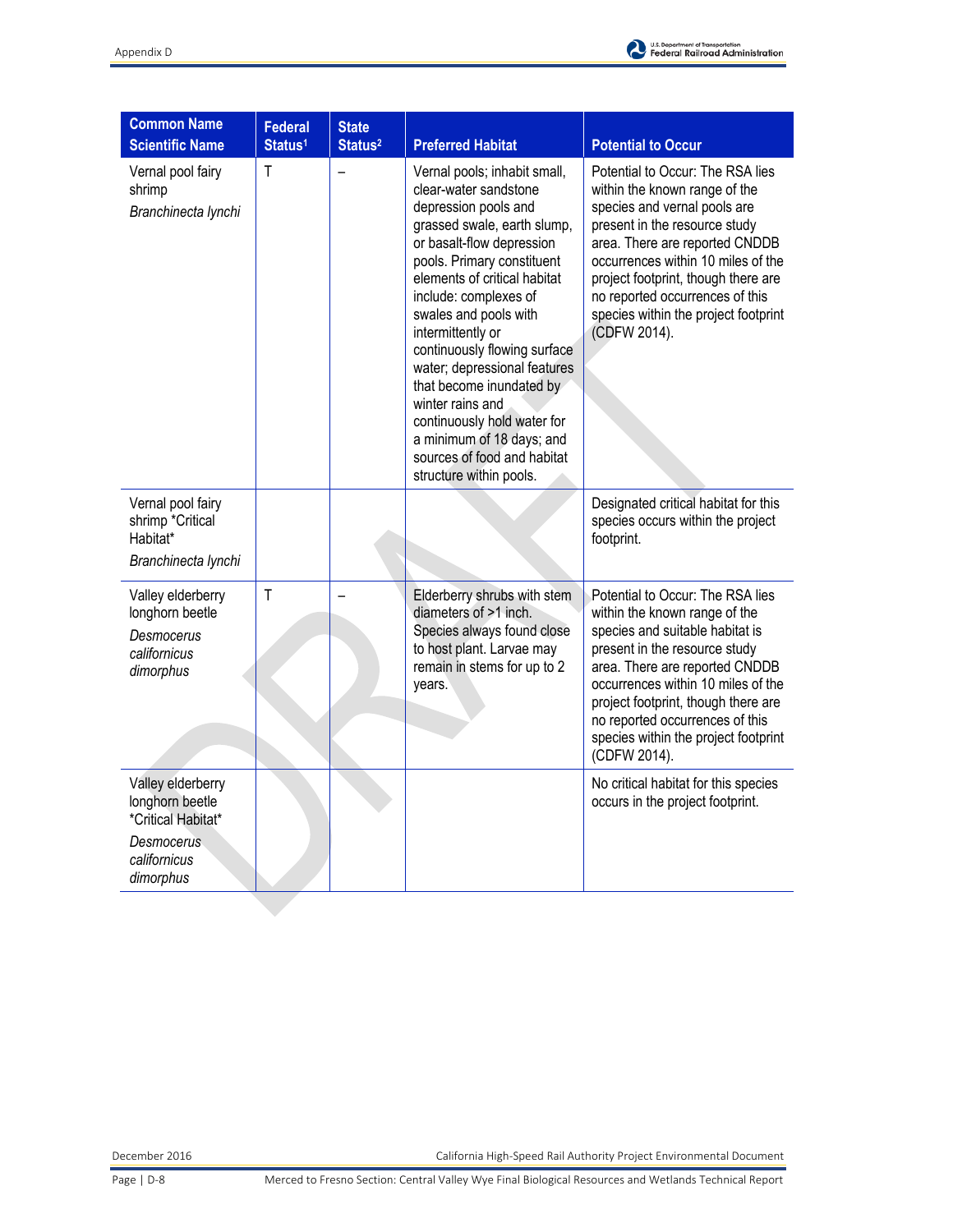

| <b>Common Name</b><br><b>Scientific Name</b>                                         | <b>Federal</b><br>Status <sup>1</sup> | <b>State</b><br>Status <sup>2</sup> | <b>Preferred Habitat</b>                                                                                                                                                                                                                                                                                                                                                                                                                                                                                                                                       | <b>Potential to Occur</b>                                                                                                                                                                                                                                                                                                                    |
|--------------------------------------------------------------------------------------|---------------------------------------|-------------------------------------|----------------------------------------------------------------------------------------------------------------------------------------------------------------------------------------------------------------------------------------------------------------------------------------------------------------------------------------------------------------------------------------------------------------------------------------------------------------------------------------------------------------------------------------------------------------|----------------------------------------------------------------------------------------------------------------------------------------------------------------------------------------------------------------------------------------------------------------------------------------------------------------------------------------------|
| Vernal pool tadpole<br>shrimp<br>Lepidurus packardi                                  | E                                     |                                     | Seasonal pools in unplowed<br>grassland with old alluvial<br>soils underlain by hardpan<br>or in sandstone<br>depressions, water in the<br>pools has very low alkalinity<br>and conductivity. Primary<br>constituent elements of<br>critical habitat include:<br>complexes of swales and<br>pools with intermittently or<br>continuously flowing surface<br>water; depressional features<br>that become inundated by<br>winter rains and<br>continuously hold water for<br>a minimum of 41 days; and<br>sources of food and habitat<br>structure within pools. | Potential to Occur: The RSA lies<br>within the known range of the<br>species and vernal pools are<br>present in the resource study<br>area. There are reported CNDDB<br>occurrences within 10 miles of the<br>project footprint, though there are<br>no reported occurrences of this<br>species within the project footprint<br>(CDFW 2014). |
| Vernal pool tadpole<br>shrimp *Critical<br>Habitat*<br>Lepidurus packardi            |                                       |                                     |                                                                                                                                                                                                                                                                                                                                                                                                                                                                                                                                                                | Designated critical habitat for this<br>species occurs within the project<br>footprint.                                                                                                                                                                                                                                                      |
| Fish                                                                                 |                                       |                                     |                                                                                                                                                                                                                                                                                                                                                                                                                                                                                                                                                                |                                                                                                                                                                                                                                                                                                                                              |
| Kern brook lamprey<br>Lampetra hubbsi                                                |                                       | <b>CSC</b>                          | Silty backwaters of rivers.<br>Ammocoetes favor<br>substrates of mud and sand<br>and adults need riffle habitat<br>with gravel for spawning<br>(Moyle 2002).                                                                                                                                                                                                                                                                                                                                                                                                   | Potential to Occur: Kern brook<br>lamprey could occur in the San<br>Joaquin River during the winter<br>months when flows are adequate.<br>The San Joaquin River would be<br>used as a migratory corridor to<br>eastside tributaries.                                                                                                         |
| <b>Central Valley</b><br>steelhead<br>Oncorhynchus<br>mykiss                         | T                                     | <b>CSC</b>                          | Occurs in well-oxygenated,<br>cool, riverine habitat with<br>water temperatures from 7.8<br>to 18°C (Moyle 2002).<br>Habitat types are riffles,<br>runs, and pools.                                                                                                                                                                                                                                                                                                                                                                                            | Potential to Occur: Steelhead<br>could occur in the San Joaquin<br>River during the winter months<br>when flows are adequate. The<br>San Joaquin River would be used<br>as a migratory corridor to eastside<br>tributaries such as the Merced<br>River.                                                                                      |
| <b>Central Valley</b><br>spring-run Chinook<br>salmon<br>Oncorhynchus<br>tshawytscha | T                                     | $\mathsf{T}$                        | Occurs in well-oxygenated,<br>cool, riverine habitat with<br>water temperatures from 8.0<br>to 12.5°C. Habitat types are<br>riffles, runs, and pools.<br>(Moyle 2002).                                                                                                                                                                                                                                                                                                                                                                                         | Potential to Occur: Spring-run<br>Chinook salmon do not currently<br>occur in the San Joaquin River<br>due to lack of flow. They will be<br>introduced in the future when<br>restoration actions begin.                                                                                                                                      |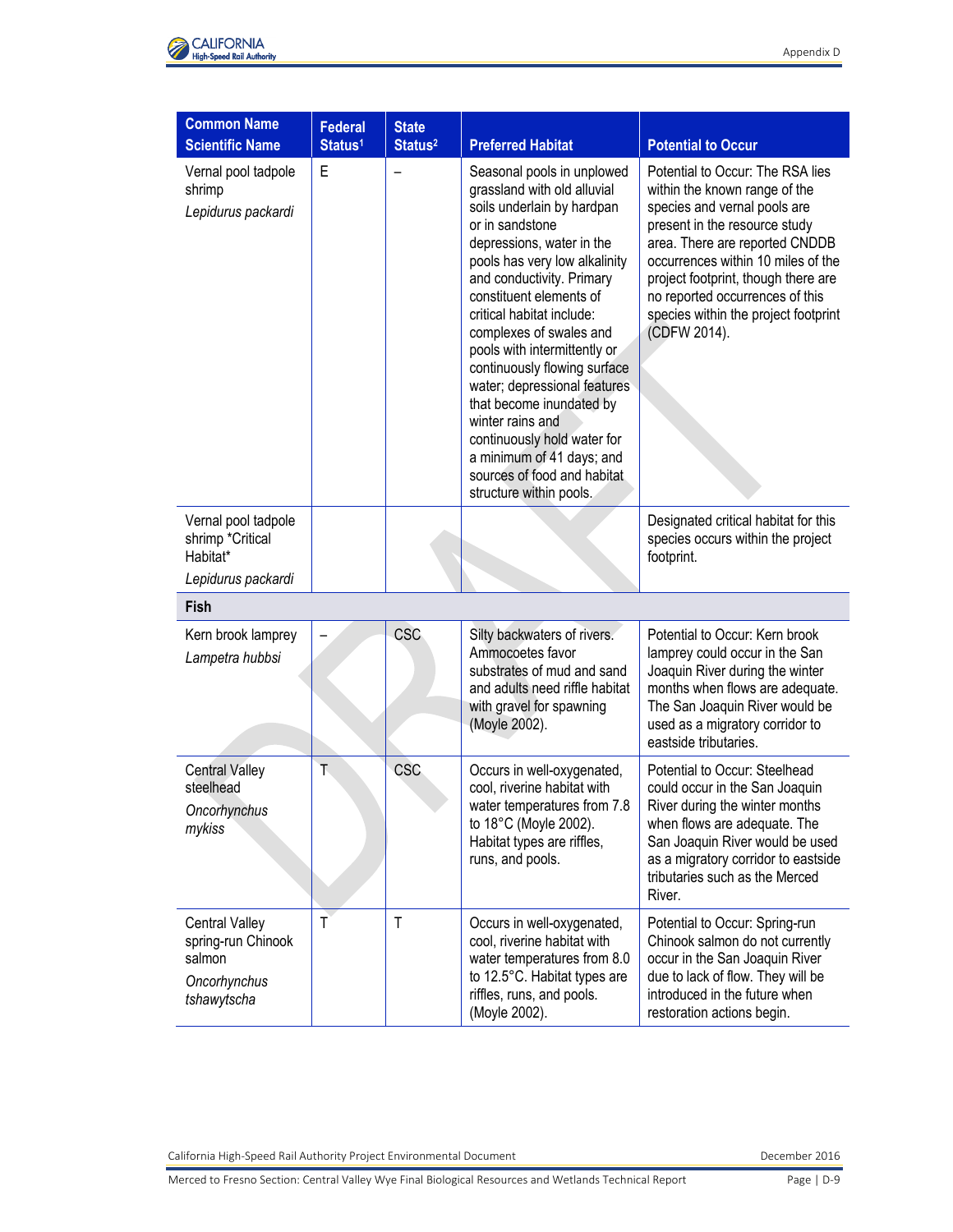

| <b>Common Name</b><br><b>Scientific Name</b>                                                       | <b>Federal</b><br>Status <sup>1</sup> | <b>State</b><br>Status <sup>2</sup> | <b>Preferred Habitat</b>                                                                                                                                                                                                                                                                                                                         | <b>Potential to Occur</b>                                                                                                                                                                                                                                                                                                                                             |
|----------------------------------------------------------------------------------------------------|---------------------------------------|-------------------------------------|--------------------------------------------------------------------------------------------------------------------------------------------------------------------------------------------------------------------------------------------------------------------------------------------------------------------------------------------------|-----------------------------------------------------------------------------------------------------------------------------------------------------------------------------------------------------------------------------------------------------------------------------------------------------------------------------------------------------------------------|
| Winter-run Chinook<br>salmon<br>Oncorhynchus<br>tshawytscha                                        | E                                     | E                                   | Occurs in well-oxygenated,<br>cool, riverine habitat with<br>water temperatures from 8.0<br>to 12.5°C. Habitat types are<br>riffles, runs, and pools.<br>(Moyle 2002).                                                                                                                                                                           | No Potential to Occur. The RSA<br>lies outside of the known range of<br>the species.                                                                                                                                                                                                                                                                                  |
| Chinook salmon -<br><b>Central Valley</b><br>fall/late-fall run ESU<br>Oncorhynchus<br>tshawytscha | SC                                    | <b>CSC</b>                          | Occurs in well-oxygenated,<br>cool, riverine habitat with<br>water temperatures from 8.0<br>to 12.5°C. Habitat types are<br>riffles, runs, and pools<br>(Moyle 2002).                                                                                                                                                                            | Potential to Occur: Fall-run<br>Chinook salmon could occur in<br>the San Joaquin River during the<br>winter months when flows are<br>adequate. The San Joaquin River<br>would be used as a migratory<br>corridor to eastside tributaries<br>such as the Merced River.                                                                                                 |
| Delta smelt<br>Hypomesus<br>transpacificus                                                         | $\mathsf{T}$                          | $\mathsf{T}$                        | Occurs in estuary habitat in<br>the Delta where fresh and<br>brackish water mix in the<br>salinity range of 2-7 parts<br>per thousand (Moyle 2002).                                                                                                                                                                                              | No Potential to Occur. The RSA<br>lies outside of the known range of<br>the species.                                                                                                                                                                                                                                                                                  |
| Hardhead<br>Mylopharodon<br>conocephalus                                                           |                                       | <b>CSC</b>                          | Reside in low to mid-<br>elevation streams and<br>prefer clear, deep pools and<br>runs with slow velocities.<br>Also occur in reservoirs.                                                                                                                                                                                                        | Potential to Occur: Hardhead<br>could occur in the San Joaquin<br>River during months where river<br>flow is adequate.                                                                                                                                                                                                                                                |
| San Joaquin roach<br>Lavinia symmetricus                                                           |                                       | <b>CSC</b>                          | Found in a wide variety of<br>habitats such as small,<br>warm streams to cold, clear<br>streams. Mainly use pool or<br>slow-moving water habitat<br>with other native fish<br>species (Moyle 2002).                                                                                                                                              | Potential to Occur: Roach could<br>occur in the San Joaquin River<br>during months where river flow is<br>adequate.                                                                                                                                                                                                                                                   |
| <b>Amphibians</b>                                                                                  |                                       |                                     |                                                                                                                                                                                                                                                                                                                                                  |                                                                                                                                                                                                                                                                                                                                                                       |
| California tiger<br>salamander<br>Ambystoma<br>californiense                                       |                                       |                                     | Requires vernal pools or<br>other seasonal water<br>sources that remain<br>inundated for a minimum of<br>12 weeks for breeding.<br>Suitable upland habitat<br>includes annual grasslands<br>and grassy understory of<br>valley-foothill hardwood<br>habitats (i.e., oak-savanna).<br>Requires mammal burrows<br>or other underground<br>refuges. | Potential to Occur: The RSA lies<br>within the known range of the<br>species and suitable aquatic and<br>upland habitat is present in the<br>resource study area. There are<br>reported CNDDB occurrences<br>within 10 miles of the project<br>footprint, though there are no<br>reported occurrences of this<br>species within the project footprint<br>(CDFW 2014). |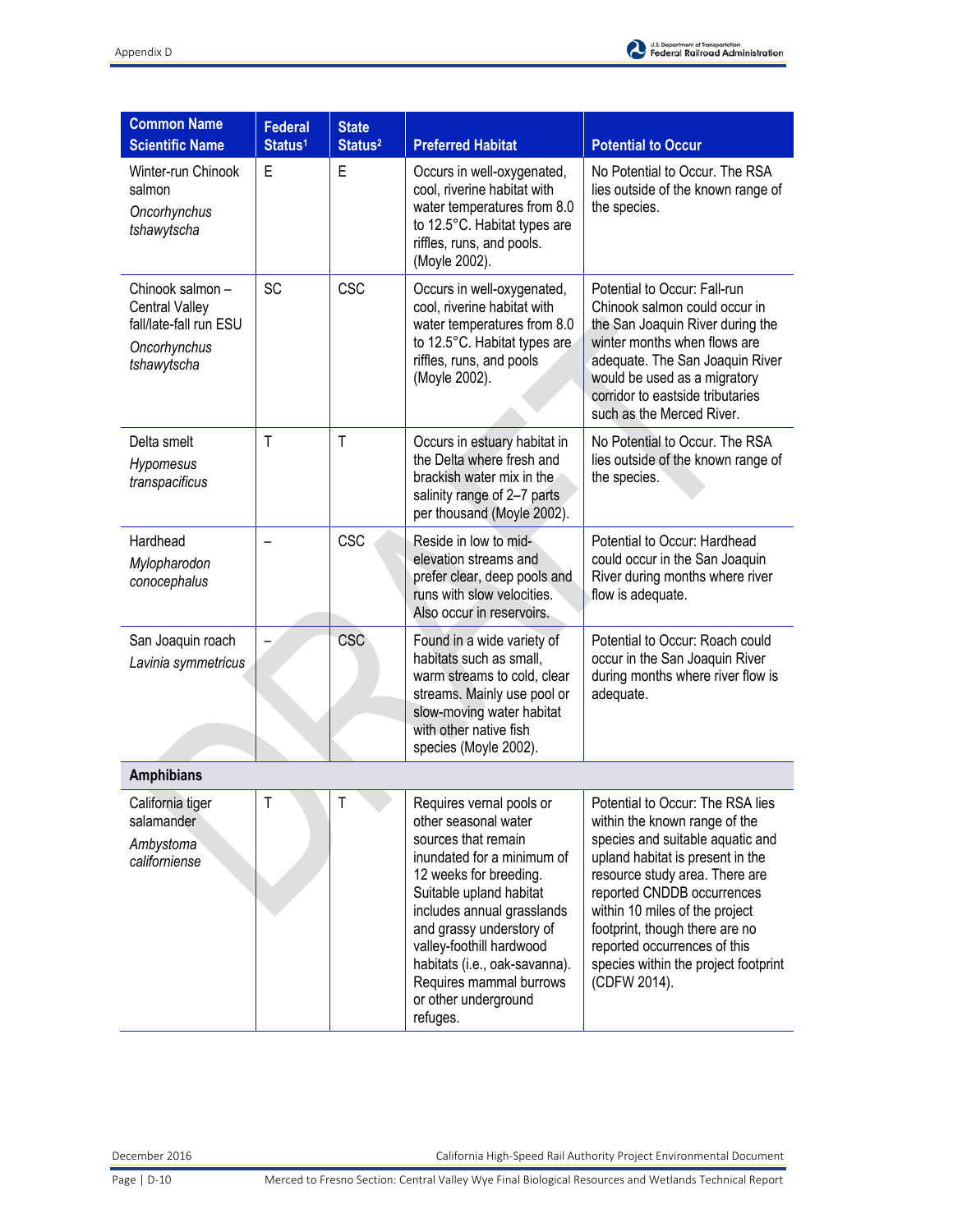

| <b>Common Name</b><br><b>Scientific Name</b>                                       | <b>Federal</b><br>Status <sup>1</sup> | <b>State</b><br>Status <sup>2</sup> | <b>Preferred Habitat</b>                                                                                                                                                                                                                                                                                                                                                                               | <b>Potential to Occur</b>                                                            |
|------------------------------------------------------------------------------------|---------------------------------------|-------------------------------------|--------------------------------------------------------------------------------------------------------------------------------------------------------------------------------------------------------------------------------------------------------------------------------------------------------------------------------------------------------------------------------------------------------|--------------------------------------------------------------------------------------|
| California tiger<br>salamander *Critical<br>Habitat*<br>Ambystoma<br>californiense |                                       |                                     |                                                                                                                                                                                                                                                                                                                                                                                                        | No critical habitat for this species<br>occurs in the project footprint.             |
| Yellow-blotched<br>salamander<br>Ensatina<br>eschescoltzii<br>croceator            |                                       | <b>CSC</b>                          |                                                                                                                                                                                                                                                                                                                                                                                                        | No Potential to Occur: The RSA<br>lies outside of the known range of<br>the species. |
| California red-<br>legged frog<br>Rana draytonii                                   | T                                     | <b>CSC</b>                          | Pools in marshes, streams,<br>ponds, with emergent<br>vegetation, and typically<br>without predatory fish;<br>require adequate<br>hibernacula such as small.<br>mammal burrows and moist<br>leaf litter.                                                                                                                                                                                               | No Potential to Occur: The RSA<br>lies outside of the known range of<br>the species. |
| California red-<br>legged frog Critical<br>Habitat<br>Rana draytonii               |                                       |                                     |                                                                                                                                                                                                                                                                                                                                                                                                        | No critical habitat for this species<br>occurs in the project footprint.             |
| Northern leopard<br>frog<br>Lithobates pipiens                                     |                                       | CSC                                 | Permanent aquatic habitat<br>such as creeks, wet<br>meadows, and ponds with<br>emergent and submergent<br>vegetation for breeding and<br>overwintering. Nearby<br>dense grass or forb<br>dominated habitats with<br>moist soil for foraging.                                                                                                                                                           | No Potential to Occur: The RSA<br>lies outside of the known range of<br>the species. |
| Foothill yellow-<br>legged frog<br>Rana boylii                                     |                                       | CSC                                 | Occurs in Klamath<br>Mountains; Cascade, north<br>and south Coast, and<br>Transverse Ranges; and<br>Sierra Nevada up to<br>approximately 6,000 feet.<br>Creeks or rivers in<br>woodland, forest, mixed<br>chaparral, and wet meadow<br>habitats with rock and<br>gravel substrate and low<br>overhanging vegetation<br>along edge. Usually found<br>near riffles with rocks and<br>sunny banks nearby. | No Potential to Occur: The RSA<br>lies outside of the known range of<br>the species. |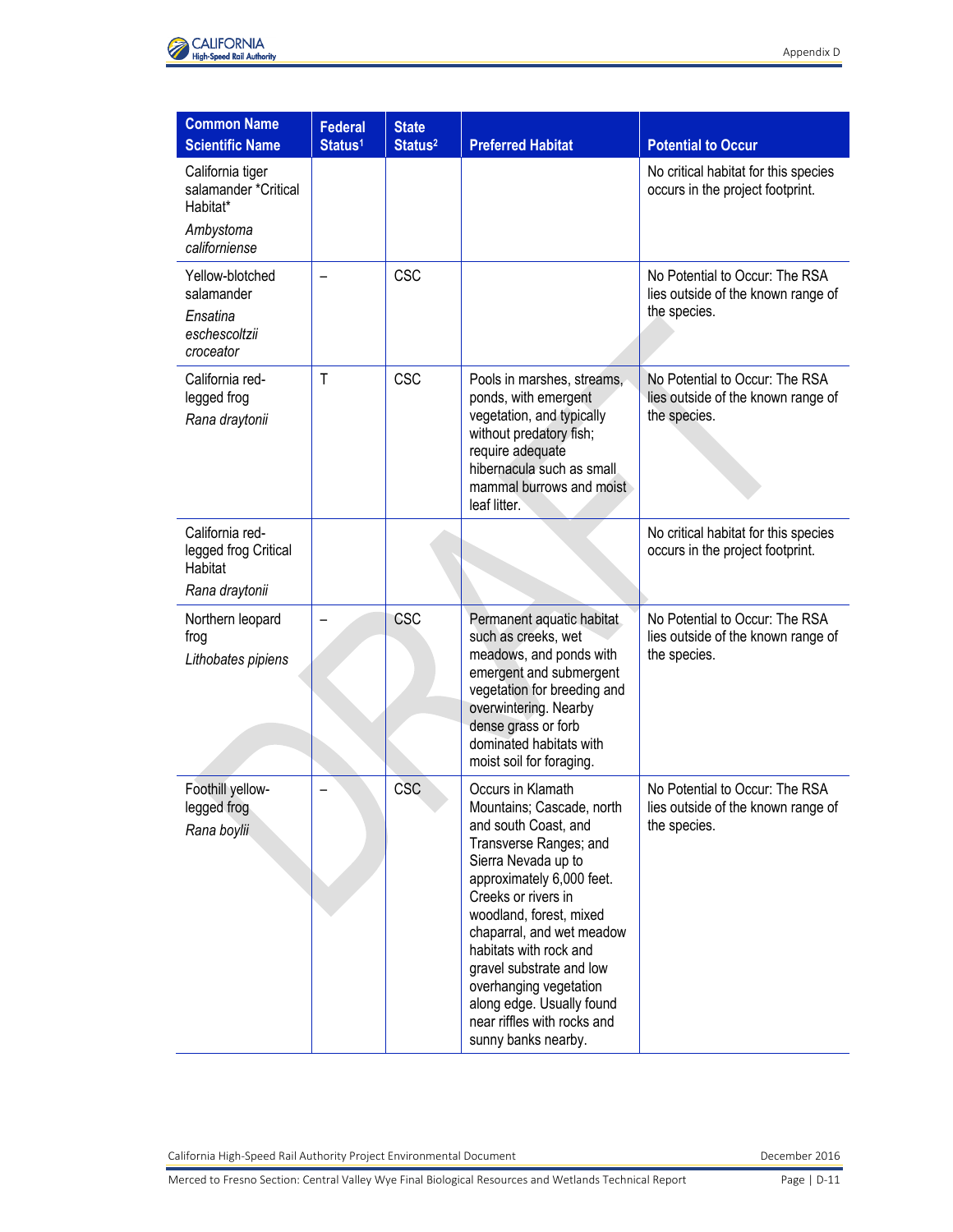

| <b>Common Name</b><br><b>Scientific Name</b>         | <b>Federal</b><br>Status <sup>1</sup> | <b>State</b><br>Status <sup>2</sup> | <b>Preferred Habitat</b>                                                                                                                                                                                                                                                                                                                                  | <b>Potential to Occur</b>                                                                                                                                                                                                                                                                                                                                          |
|------------------------------------------------------|---------------------------------------|-------------------------------------|-----------------------------------------------------------------------------------------------------------------------------------------------------------------------------------------------------------------------------------------------------------------------------------------------------------------------------------------------------------|--------------------------------------------------------------------------------------------------------------------------------------------------------------------------------------------------------------------------------------------------------------------------------------------------------------------------------------------------------------------|
| Western spadefoot<br>Spea hammondii                  |                                       | <b>CSC</b>                          | Grassland and valley-foothill<br>hardwood woodlands,<br>vernal pools, or seasonal<br>wetlands are essential for<br>egg laying.                                                                                                                                                                                                                            | Potential to Occur: The RSA lies<br>within the known range of the<br>species and suitable aquatic and<br>upland habitat is present in the<br>resource study area. There are<br>reported CNDDB occurrences<br>within 10 miles of the project<br>footprint, though there are<br>reported occurrences of this<br>species within the project footprint<br>(CDFW 2014). |
| <b>Reptiles</b>                                      |                                       |                                     |                                                                                                                                                                                                                                                                                                                                                           |                                                                                                                                                                                                                                                                                                                                                                    |
| Western pond turtle<br>Actinemys<br>marmorata        |                                       | <b>CSC</b>                          | Ponds, marshes, rivers,<br>streams, irrigation ditches,<br>vernal pools. Needs basking<br>sites such as partially<br>submerged logs or rocks,<br>and suitable upland habit<br>(sandy banks or grassy<br>open fields) for egg laying.<br>Fresh, brackish, or saltwater<br>conditions.                                                                      | Potential to Occur: The RSA lies<br>within the known range of the<br>species and suitable aquatic and<br>upland habitat is present in the<br>resource study area. There are<br>reported CNDDB occurrences<br>within 10 miles of the project<br>footprint, though there are<br>reported occurrences of this<br>species within the project footprint<br>(CDFW 2014). |
| Blunt-nosed leopard<br>lizard<br>Gambelia sila       | E                                     | E/FP                                | Resident of sparsely<br>vegetated alkali and desert<br>scrub habitats, in areas of<br>low topographic relief.<br>Seeks cover in mammal<br>burrows, under shrubs or<br>structures such as fence<br>posts; they do not excavate<br>their own burrows.                                                                                                       | Potential to Occur: The RSA lies<br>within the known range of the<br>species and suitable habitat is<br>present in the resource study<br>area. There are reported CNDDB<br>occurrences within 10 miles of the<br>project footprint, though there are<br>no reported occurrences of this<br>species within the project footprint<br>(CDFW 2014).                    |
| Silvery legless lizard<br>Anniella<br>pulchrapulchra |                                       | CSC                                 | Semi-stabilized sand dunes,<br>areas with sandy soil, and<br>high moisture content,<br>vegetated with oak or pine-<br>oak woodland, chaparral;<br>also wooded stream edges,<br>and occasionally desert-<br>scrub. Bush lupine often is<br>an indicator of suitable<br>conditions. Often found in<br>leaf litter, and under rocks,<br>logs, and driftwood. | No Potential to Occur: The RSA<br>lies outside of the known range of<br>the species.                                                                                                                                                                                                                                                                               |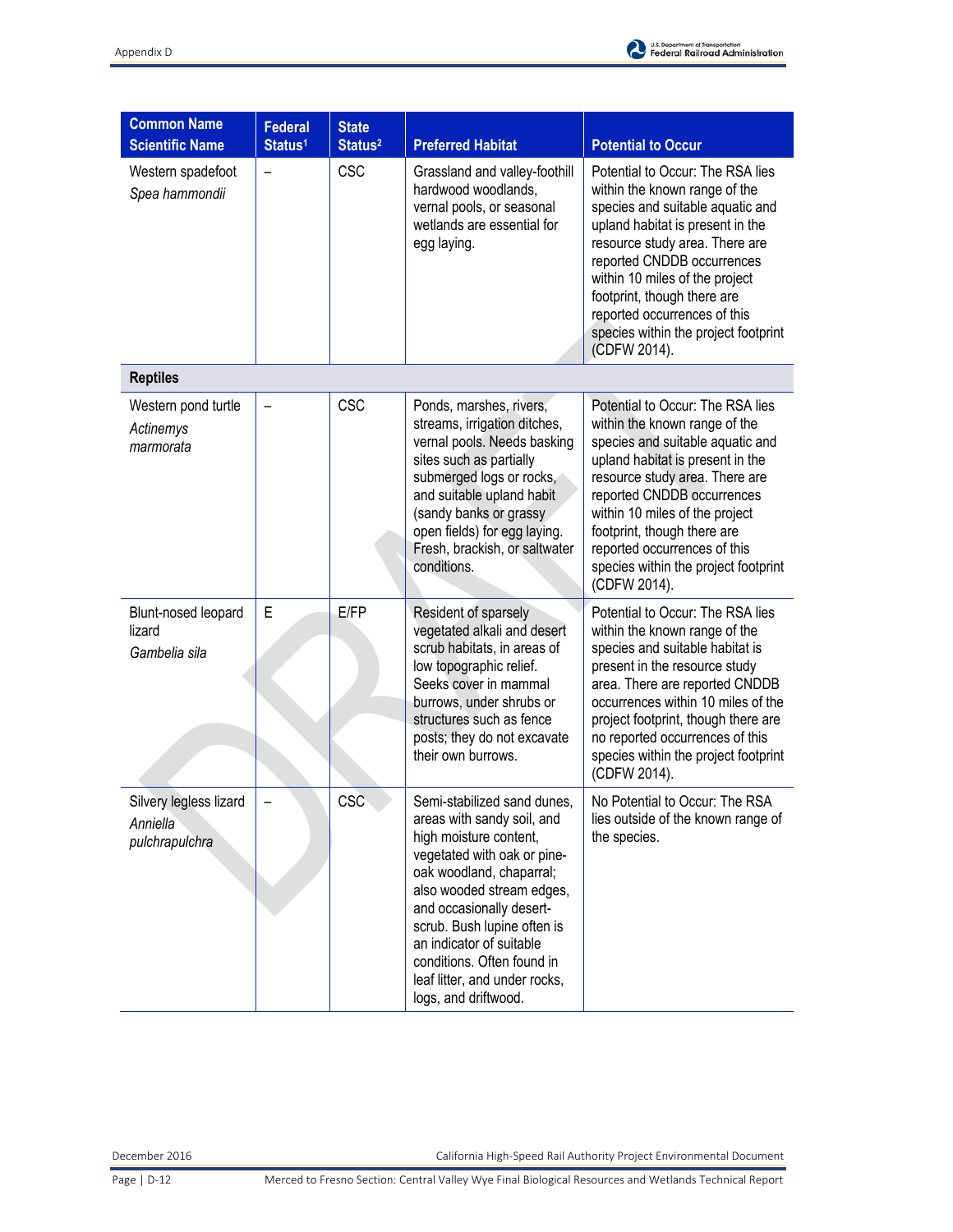

| <b>Common Name</b><br><b>Scientific Name</b>                         | <b>Federal</b><br>Status <sup>1</sup> | <b>State</b><br>Status <sup>2</sup> | <b>Preferred Habitat</b>                                                                                                                                                                                                                                                                                                                                                                                                       | <b>Potential to Occur</b>                                                                                                                                                                                                                                                                                                                                          |
|----------------------------------------------------------------------|---------------------------------------|-------------------------------------|--------------------------------------------------------------------------------------------------------------------------------------------------------------------------------------------------------------------------------------------------------------------------------------------------------------------------------------------------------------------------------------------------------------------------------|--------------------------------------------------------------------------------------------------------------------------------------------------------------------------------------------------------------------------------------------------------------------------------------------------------------------------------------------------------------------|
| Coast horned lizard<br>Phrynosoma<br>blainvilli                      |                                       | <b>CSC</b>                          | Sandy loam areas and on<br>alkali flats. Dietary<br>specialists dependent on<br>ants, as well as beetles and<br>other seasonally abundant<br>insects. Forages on the<br>ground in open areas,<br>usually between shrubs and<br>often near an ant nest. Uses<br>small mammal burrows or<br>burrows under surface<br>objects during periods of<br>extended inactivity or<br>hibernation.                                         | Potential to Occur: The RSA lies<br>within the known range of the<br>species and suitable habitat is<br>present in the resource study<br>area. There are no reported<br>CNDDB occurrences within 10<br>miles of the project footprint<br>(CDFW 2014).                                                                                                              |
| Giant garter snake<br>Thamnophis gigas                               | $\mathsf{T}$                          | $\mathsf{T}$                        | Found in freshwater<br>marshes and low-gradient<br>streams. Prefers habitat<br>with dense emergent<br>vegetation, deep and<br>shallow pools of water that<br>persist throughout the<br>seasonal cycle of activity,<br>open areas along water<br>margins, and upland habitat<br>with access to structures<br>suitable for hibernation and<br>escape from flooding. Has<br>adapted to drainage canals<br>and irrigation ditches. | Potential to Occur: The RSA lies<br>within the known range of the<br>species and suitable aquatic and<br>upland habitat is present in the<br>resource study area. There are<br>reported CNDDB occurrences<br>within 10 miles of the project<br>footprint, though there are<br>reported occurrences of this<br>species within the project footprint<br>(CDFW 2014). |
| San Joaquin<br>whipsnake<br><b>Masticophis</b><br>flagellum ruddocki |                                       | <b>CSC</b>                          | Open, dry, treeless areas,<br>including grassland and<br>saltbush scrub. Takes<br>refuge in rodent burrows,<br>under shaded vegetation,<br>and under surface objects.                                                                                                                                                                                                                                                          | No Potential to Occur: The RSA<br>lies outside of the known range of<br>the species.                                                                                                                                                                                                                                                                               |
|                                                                      |                                       |                                     |                                                                                                                                                                                                                                                                                                                                                                                                                                |                                                                                                                                                                                                                                                                                                                                                                    |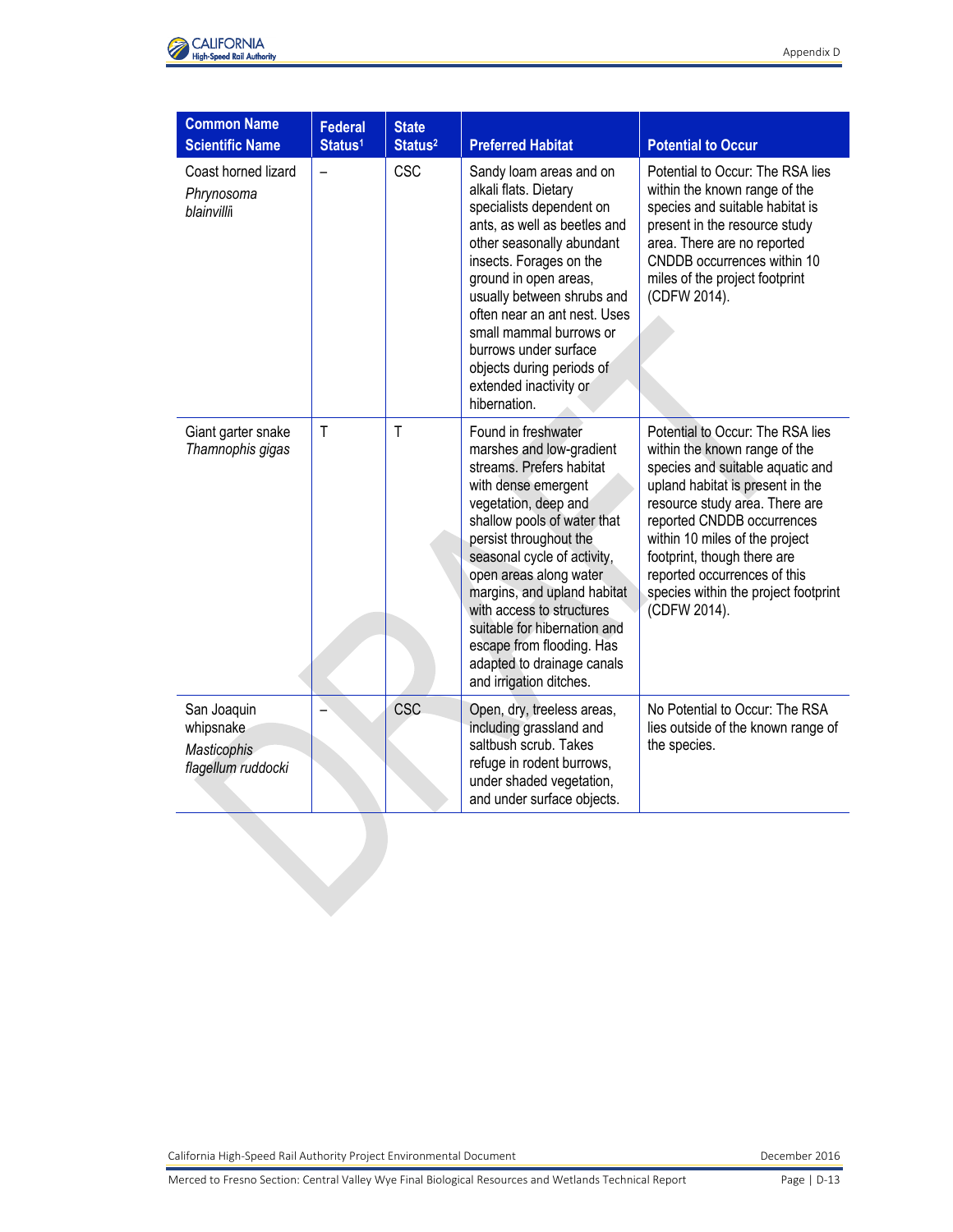

| <b>Common Name</b><br><b>Scientific Name</b>              | <b>Federal</b><br>Status <sup>1</sup> | <b>State</b><br>Status <sup>2</sup> | <b>Preferred Habitat</b>                                                                                                                                                                                                                                                                                                                                                                                                                                                          | <b>Potential to Occur</b>                                                                                                                                                                                                                             |
|-----------------------------------------------------------|---------------------------------------|-------------------------------------|-----------------------------------------------------------------------------------------------------------------------------------------------------------------------------------------------------------------------------------------------------------------------------------------------------------------------------------------------------------------------------------------------------------------------------------------------------------------------------------|-------------------------------------------------------------------------------------------------------------------------------------------------------------------------------------------------------------------------------------------------------|
| <b>Birds</b>                                              |                                       |                                     |                                                                                                                                                                                                                                                                                                                                                                                                                                                                                   |                                                                                                                                                                                                                                                       |
| American white<br>pelican<br>Pelecanus<br>erythrorhynchos |                                       | <b>CSC</b>                          | Historically, nested at large<br>lakes throughout California;<br>only breeding colonies in<br>the state occur at lower<br><b>Klamath National Wildlife</b><br>Refuge, Siskiyou County,<br>and at Clear Lake, Modoc<br>County; winters along the<br>California coast from<br>southern Sonoma County.<br>Frequents freshwater lakes<br>with islands for breeding;<br>inhabits river sloughs,<br>freshwater marshes, salt<br>ponds, and coastal bays<br>during the rest of the year. | Potential to Occur: The RSA lies<br>within the known range of the<br>species and suitable habitat is<br>present in the resource study<br>area. There are no reported<br>CNDDB occurrences within 10<br>miles of the project footprint<br>(CDFW 2014). |
| Least bittern<br>Ixobrychus exilis                        |                                       | <b>CSC</b>                          | Marshes and along pond<br>edges, where tules and<br>rushes can provide cover;<br>nests are built low in the<br>tules over the water.                                                                                                                                                                                                                                                                                                                                              | Potential to Occur: The RSA lies<br>within the known range of the<br>species and suitable habitat is<br>present in the resource study<br>area. There are no reported<br>CNDDB occurrences within 10<br>miles of the project footprint<br>(CDFW 2014). |
| Redhead<br>Aythya americana                               |                                       | <b>CSC</b>                          | Habitat includes shallow<br>freshwater lakes, ponds,<br>and marshes. The body of<br>water needs to be at least<br>28 inches deep so that they<br>can dive.                                                                                                                                                                                                                                                                                                                        | Potential to Occur: The RSA lies<br>within the known range of the<br>species and suitable habitat is<br>present in the resource study<br>area. There are no reported<br>CNDDB occurrences within 10<br>miles of the project footprint<br>(CDFW 2014). |
| Fulvous whistling-<br>duck<br>Dendrocygna bicolor         |                                       | CSC                                 | Habitat includes shallow<br>freshwater and coastal<br>marshes. Shows a<br>preference for rice fields<br>and tall-grass areas flooded<br>to a depth of <0.5 m                                                                                                                                                                                                                                                                                                                      | Potential to Occur: The RSA lies<br>within the known range of the<br>species and suitable habitat is<br>present in the resource study<br>area. There are no reported<br>CNDDB occurrences within 10<br>miles of the project footprint<br>(CDFW 2014). |
| Golden eagle<br>Aquila chrysaetos                         | <b>BGEPA</b>                          | <b>FP</b>                           | Nests on cliff ledges and<br>large trees in open areas.<br>Forages in open areas such<br>as grassland, low scrub, or<br>open woodlands.                                                                                                                                                                                                                                                                                                                                           | Potential to Occur: The RSA lies<br>within the known range of the<br>species and suitable habitat is<br>present in the resource study<br>area. There are no reported<br>CNDDB occurrences within 10<br>miles of the project footprint<br>(CDFW 2014). |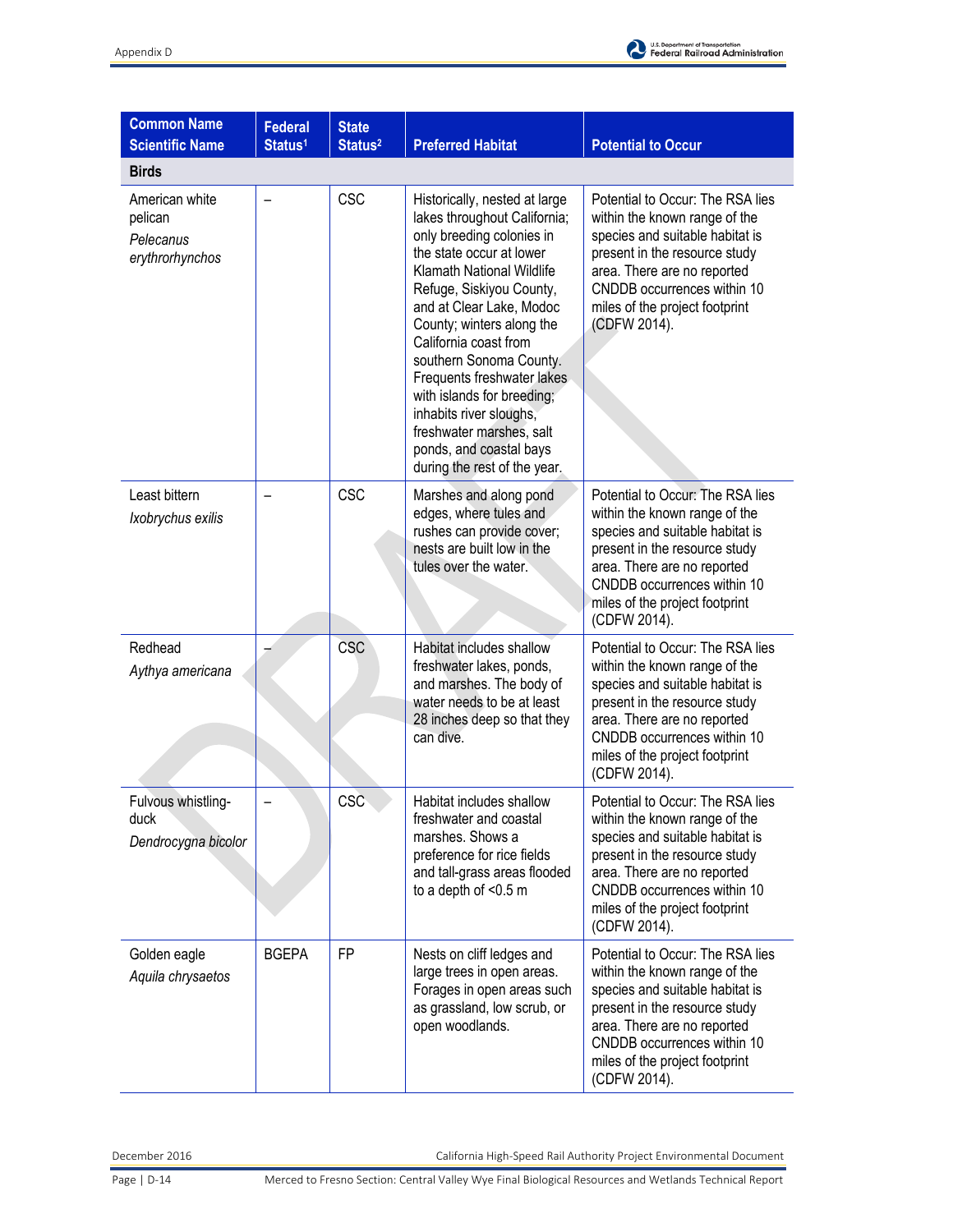

| <b>Common Name</b><br><b>Scientific Name</b>                          | <b>Federal</b><br>Status <sup>1</sup> | <b>State</b><br>Status <sup>2</sup> | <b>Preferred Habitat</b>                                                                                                                            | <b>Potential to Occur</b>                                                                                                                                                                                                                                                                                                                              |
|-----------------------------------------------------------------------|---------------------------------------|-------------------------------------|-----------------------------------------------------------------------------------------------------------------------------------------------------|--------------------------------------------------------------------------------------------------------------------------------------------------------------------------------------------------------------------------------------------------------------------------------------------------------------------------------------------------------|
| Swainson's hawk<br>Buteo swainsoni                                    | $\overline{\phantom{0}}$              | <b>ST</b>                           | Nests in larger trees<br>adjacent to grasslands and<br>agricultural fields where it<br>forages.                                                     | Potential to Occur: The RSA lies<br>within the known range of the<br>species and suitable habitat is<br>present in the resource study<br>area. There are several reported<br>CNDDB occurrences within<br>project footprint (CDFW 2014).                                                                                                                |
| Northern harrier<br>Cirus cyaneus                                     |                                       | <b>CSC</b>                          | Nests on ground in shrubby<br>vegetation, usually near wet<br>areas. Forages in<br>grasslands, wetlands, and<br>other open areas.                   | Potential to Occur: The RSA lies<br>within the known range of the<br>species and suitable habitat is<br>present in the resource study<br>area. There are no reported<br>CNDDB occurrences within 10<br>miles of the project footprint<br>(CDFW 2014), though the species<br>was observed in the RSA during<br>the 2014 reconnaissance field<br>survey. |
| White-tailed kite<br>Elanus leucurus                                  |                                       | <b>FP</b>                           | Open grasslands with<br>scattered trees for nesting<br>and perching. They often<br>nest in trees adjacent to<br>open areas.                         | Potential to Occur: The RSA lies<br>within the known range of the<br>species and suitable habitat is<br>present in the resource study<br>area. There are no reported<br>CNDDB occurrences within 10<br>miles of the project footprint<br>(CDFW 2014).                                                                                                  |
| American peregrine<br>falcon<br>Falco peregrinus<br>anatum            | Delisted,<br><b>BCC</b>               | E/FP                                | Nests and roosts on<br>protected ledges of high<br>cliffs, preys on birds.                                                                          | Potential to Occur: The RSA lies<br>within the known range of the<br>species and suitable habitat is<br>present in the resource study<br>area. There are no reported<br>CNDDB occurrences within 10<br>miles of the project footprint<br>(CDFW 2014).                                                                                                  |
| California condor<br>Gymnogyps<br>californianus                       | E                                     | E                                   | Requires large blocks of<br>open savanna, grasslands,<br>and foothill chaparral with<br>large trees, cliffs, and snags<br>for roosting and nesting. | No Potential to Occur: The RSA<br>lies outside of the known range of<br>the species.                                                                                                                                                                                                                                                                   |
| California condor<br>*Critical Habitat*<br>Gymnogyps<br>californianus |                                       |                                     |                                                                                                                                                     | No critical habitat for this species<br>occurs in the project footprint.                                                                                                                                                                                                                                                                               |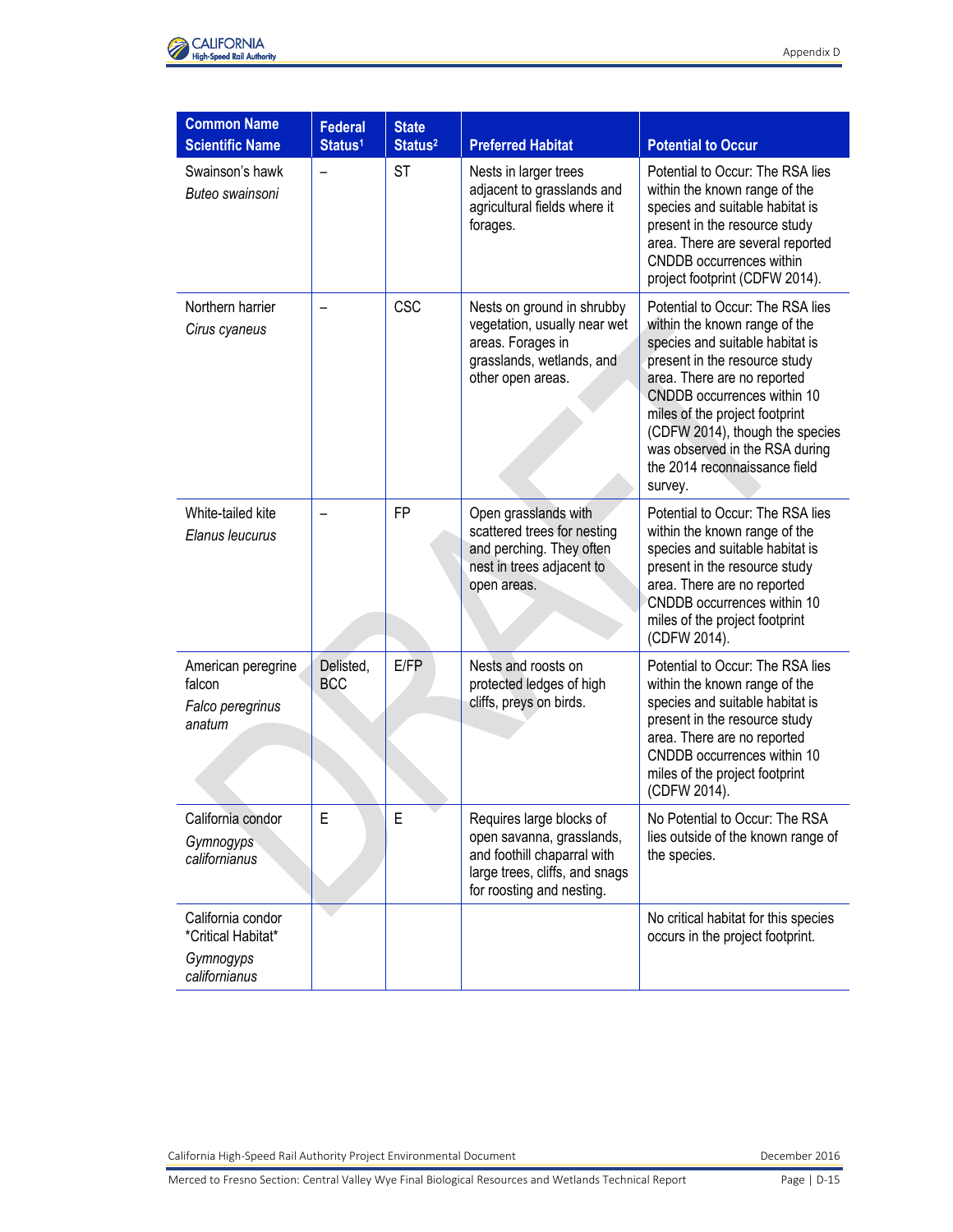

| <b>Common Name</b>                             | <b>Federal</b>                    | <b>State</b>        |                                                                                                                                                                                                                                                                                                                                                                                                                                             |                                                                                                                                                                                                                                                                                                                                                       |
|------------------------------------------------|-----------------------------------|---------------------|---------------------------------------------------------------------------------------------------------------------------------------------------------------------------------------------------------------------------------------------------------------------------------------------------------------------------------------------------------------------------------------------------------------------------------------------|-------------------------------------------------------------------------------------------------------------------------------------------------------------------------------------------------------------------------------------------------------------------------------------------------------------------------------------------------------|
| <b>Scientific Name</b>                         | Status <sup>1</sup>               | Status <sup>2</sup> | <b>Preferred Habitat</b>                                                                                                                                                                                                                                                                                                                                                                                                                    | <b>Potential to Occur</b>                                                                                                                                                                                                                                                                                                                             |
| Bald eagle<br>Haliaeetus<br>leucocephalus      | Delisted/<br>BGEPA,<br><b>BCC</b> | E/FP                | Ocean shore, lake margins<br>and rivers; mostly nests<br>within 1 mile of water. Nests<br>in large old growth or<br>dominant live trees with<br>open branches, especially<br>ponderosa pine.                                                                                                                                                                                                                                                | Potential to Occur: The RSA lies<br>within the known range of the<br>species and suitable habitat is<br>present in the resource study<br>area. There are reported CNDDB<br>occurrences within 10 miles of the<br>project footprint, though there are<br>no reported occurrences of this<br>species within the project footprint<br>(CDFW 2014).       |
| Yellow rail<br>Coturnicops<br>noveboracensis   | <b>BCC</b>                        | <b>CSC</b>          | Historical records of nests in<br>Mono County east of the<br>Sierra Nevada and formerly<br>Marin County on the coast;<br>winter records also on the<br>coast from Humboldt<br>County to Orange County.<br>Utilizes grassy marshes and<br>wet meadows, building well-<br>concealed firm grass cup<br>nests. Especially secretive<br>and seldom seen.                                                                                         | No Potential to Occur: The RSA<br>lies outside of the known range of<br>the species.                                                                                                                                                                                                                                                                  |
| <b>Black rail</b><br>Laterallus<br>jamaicensis | <b>BCC</b>                        | T/FP                | Permanent resident in the<br>San Francisco Bay and<br>east-ward through the Delta<br>into Placer, Sacramento,<br>and San Joaquin Counties;<br>small populations in Marin,<br>Santa Cruz, San Luis<br>Obispo, Orange, Riverside,<br>and Imperial Counties. Uses<br>matted dead marsh grasses<br>and thick plant stands for<br>cover and concealment.<br>Builds cup nest of loose<br>grasses on ground.<br>Secretive and very rarely<br>seen. | No Potential to Occur: The RSA<br>lies outside of the known range of<br>the species.                                                                                                                                                                                                                                                                  |
| Lesser sandhill<br>crane<br>Grus canadensis    |                                   | <b>CSC</b>          | Forages on waste seed and<br>other grains on agricultural<br>fields. Also consumes<br>invertebrates and small<br>vertebrates. Winter visitors<br>only in the Central Valley.                                                                                                                                                                                                                                                                | Potential to Occur: The RSA lies<br>within the known range of the<br>species and suitable habitat is<br>present in the resource study<br>area. There are no reported<br>CNDDB occurrences within 10<br>miles of the project footprint<br>(CDFW 2014), though the species<br>was observed in the RSA during<br>the 2014 reconnaissance field<br>survey |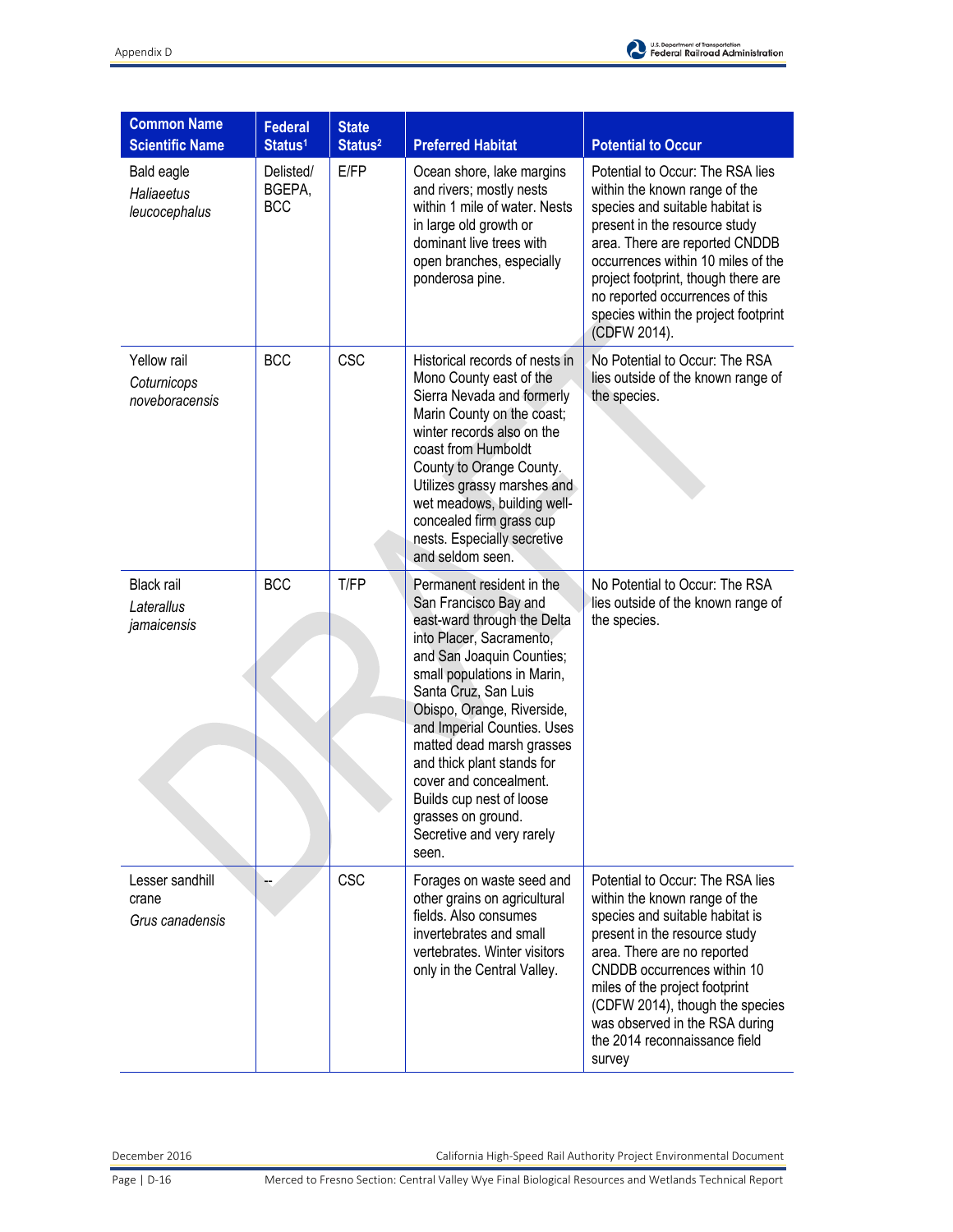

| <b>Common Name</b>                                     |                                       |                                     |                                                                                                                                                                                                                                                                                                                                    |                                                                                                                                                                                                                                                                                                                                                        |
|--------------------------------------------------------|---------------------------------------|-------------------------------------|------------------------------------------------------------------------------------------------------------------------------------------------------------------------------------------------------------------------------------------------------------------------------------------------------------------------------------|--------------------------------------------------------------------------------------------------------------------------------------------------------------------------------------------------------------------------------------------------------------------------------------------------------------------------------------------------------|
| <b>Scientific Name</b>                                 | <b>Federal</b><br>Status <sup>1</sup> | <b>State</b><br>Status <sup>2</sup> | <b>Preferred Habitat</b>                                                                                                                                                                                                                                                                                                           | <b>Potential to Occur</b>                                                                                                                                                                                                                                                                                                                              |
| Greater sandhill<br>crane<br>Grus canadensis<br>tabida |                                       | T/FP                                | Forages on waste seed and<br>other grains on agricultural<br>fields. Also consumes<br>invertebrates and small<br>vertebrates. Winter visitors<br>only in the Central Valley.                                                                                                                                                       | Potential to Occur: The RSA lies<br>within the known range of the<br>species and suitable habitat is<br>present in the resource study<br>area. There are no reported<br>CNDDB occurrences within 10<br>miles of the project footprint<br>(CDFW 2014), though the species<br>was observed in the RSA during<br>the 2014 reconnaissance field<br>survey. |
| Long-billed curlew<br><b>Numenius</b><br>americanus    | <b>BCC</b>                            |                                     | Nests in northeastern.<br>California in Modoc,<br>Siskiyou, and Lassen<br>Counties. Winters along the<br>coast and in interior valleys<br>west of Sierra Nevada;<br>during migration frequents<br>lake and river shores,<br>mudflats, salt marshes, and<br>sandy beaches. Uses a<br>grass-lined nest in a hollow<br>on the ground. | Potential to Occur: The RSA lies<br>within the known range of the<br>species and suitable habitat is<br>present in the resource study<br>area. There are no reported<br>CNDDB occurrences within 10<br>miles of the project footprint<br>(CDFW 2014).                                                                                                  |
| Whimbrel<br>Numenius phaeopus                          | <b>BCC</b>                            |                                     | Breeds in Arctic tundra in<br>Alaska and Canada,<br>especially near coast; uses<br>coastal salt meadows.<br>mudflats, and grassy<br>shoreline slopes during<br>migration. Winters in central<br>and southern California.<br>Nests in clumps of moss or<br>grassy depressions on the<br>ground.                                     | Potential to Occur: The RSA lies<br>within the known range of the<br>species and suitable habitat is<br>present in the resource study<br>area. There are no reported<br>CNDDB occurrences within 10<br>miles of the project footprint<br>(CDFW 2014).                                                                                                  |
| Red knot<br>Calidris canutus<br>roselaari              | <b>BCC</b>                            |                                     | Breeds in Siberia and<br>northwestern Alaska and<br>winters in Florida, Panama,<br>and Venezuela. Nests on<br>wet, low tundra to dry<br>slopes and ridges. Common<br>locally along sandy beaches<br>and occasionally in the<br>Central Valley during<br>migration. Does not nest in<br>California.                                 | Potential to Occur: The RSA lies<br>within the known range of the<br>species and suitable habitat is<br>present in the resource study<br>area. There are no reported<br>CNDDB occurrences within 10<br>miles of the project footprint<br>(CDFW 2014).                                                                                                  |

Merced to Fresno Section: Central Valley Wye Final Biological Resources and Wetlands Technical Report Page | D-17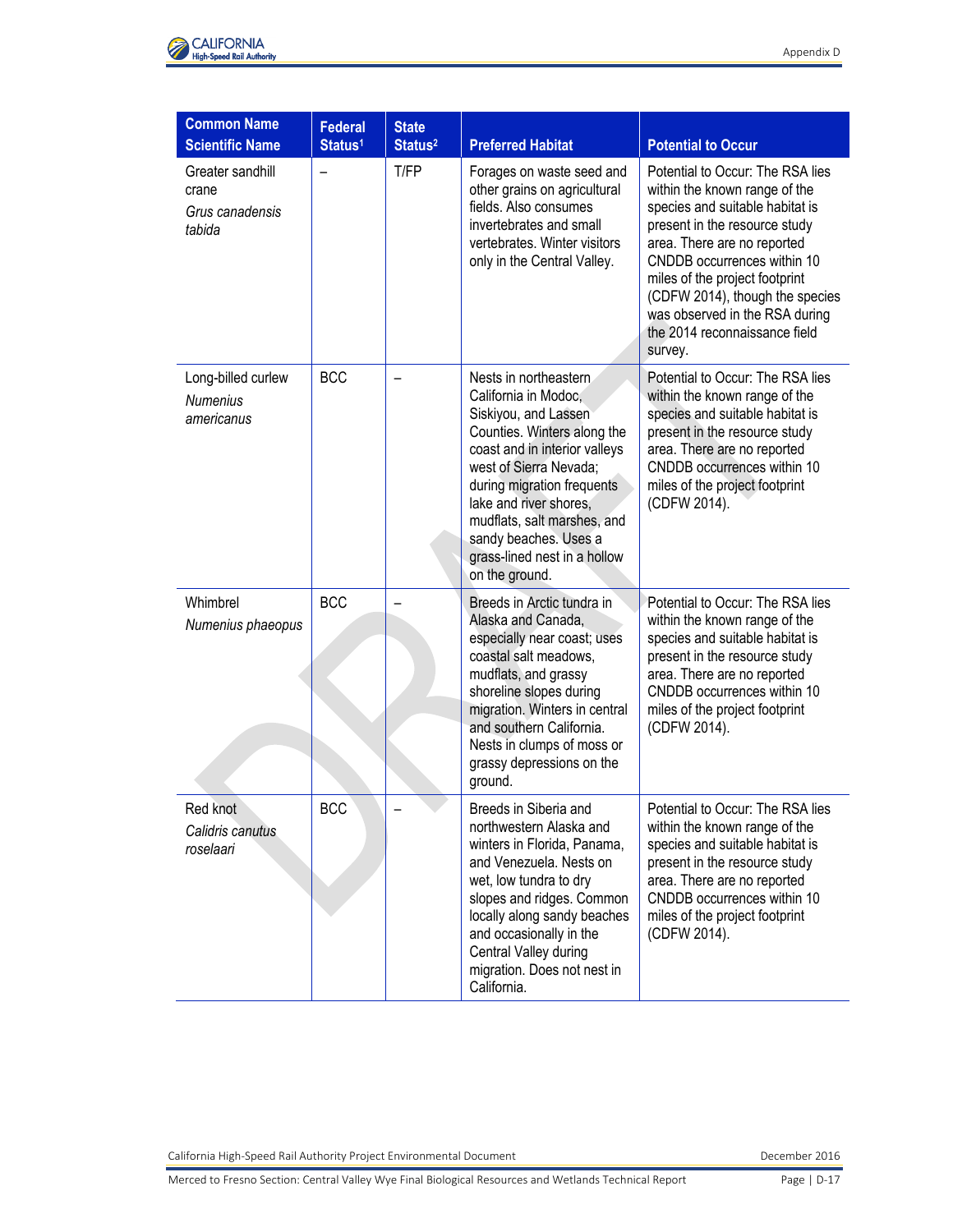

| <b>Common Name</b><br><b>Scientific Name</b>                                            | <b>Federal</b><br>Status <sup>1</sup> | <b>State</b><br>Status <sup>2</sup> | <b>Preferred Habitat</b>                                                                                                                                                                                                                                                                                                                                                                                                                 | <b>Potential to Occur</b>                                                                                                                                                                                                                                                                                                                       |
|-----------------------------------------------------------------------------------------|---------------------------------------|-------------------------------------|------------------------------------------------------------------------------------------------------------------------------------------------------------------------------------------------------------------------------------------------------------------------------------------------------------------------------------------------------------------------------------------------------------------------------------------|-------------------------------------------------------------------------------------------------------------------------------------------------------------------------------------------------------------------------------------------------------------------------------------------------------------------------------------------------|
| Western snowy<br>plover (inland<br>population)<br>Charadrius<br>alexandrines<br>nivosus | T                                     | <b>CSC</b>                          | Occurs year round in<br>California. Inhabits beaches,<br>dry mud or salt flats, sandy<br>shores of rivers, lakes, and<br>ponds. Nests primarily on<br>coastal beaches, but known<br>to nest in the Central Valley.<br>Breeds in loose colonies.<br>Federal listing applies only<br>to the Pacific coastal<br>population. CDFG "Species"<br>of Special Concern"<br>designation refers to both<br>the coastal and interior<br>populations. | Potential to Occur: The RSA lies<br>within the known range of the<br>species and suitable habitat is<br>present in the resource study<br>area. There are no reported<br>CNDDB occurrences within 10<br>miles of the project footprint<br>(CDFW 2014).                                                                                           |
| Mountain plover<br>Charadrius<br>montanus                                               | PT                                    | <b>CSC</b>                          | Does not breed in<br>California; winters in the<br>Central Valley south of<br>Yuba County, along the<br>coast in parts of San Luis<br>Obispo, Santa Barbara,<br>Ventura, and San Diego<br>Counties; parts of Imperial,<br>Riverside, Kern, and Los<br><b>Angeles Counties</b>                                                                                                                                                            | Potential to Occur: The RSA lies<br>within the known range of the<br>species and suitable habitat is<br>present in the resource study<br>area. There are reported CNDDB<br>occurrences within 10 miles of the<br>project footprint, though there are<br>no reported occurrences of this<br>species within the project footprint<br>(CDFW 2014). |
| <b>Black tern</b><br>Chlidonias niger                                                   |                                       | CSC                                 | Spring and summer resident<br>of the Central Valley, Salton<br>Sea, and northeastern<br>California where suitable<br>emergent wetlands occur.<br>Occurs in freshwater<br>wetlands, lakes, ponds,<br>moist grasslands, and<br>agricultural fields; feeds<br>mainly on fish and<br>invertebrates while hovering<br>over water.                                                                                                             | Potential to Occur: The RSA lies<br>within the known range of the<br>species and suitable habitat is<br>present in the resource study<br>area. There are no reported<br>CNDDB occurrences within 10<br>miles of the project footprint.                                                                                                          |
| Short-billed<br>dowitcher<br>Limnodromus<br>griseus                                     | BCC                                   |                                     | Breeds in southern Alaska<br>and parts of Canada and<br>winters along coast from<br>California and Virginia<br>southward. Nests on moist<br>tundra or beside forest<br>pools; visits mudflats,<br>creeks, salt marshes, and<br>tidal estuaries during<br>migration and in winter.<br>Nest is a depression on the<br>ground lined with grass and<br>moss.                                                                                 | No Potential to Occur: The RSA<br>lies outside of the known range of<br>the species.                                                                                                                                                                                                                                                            |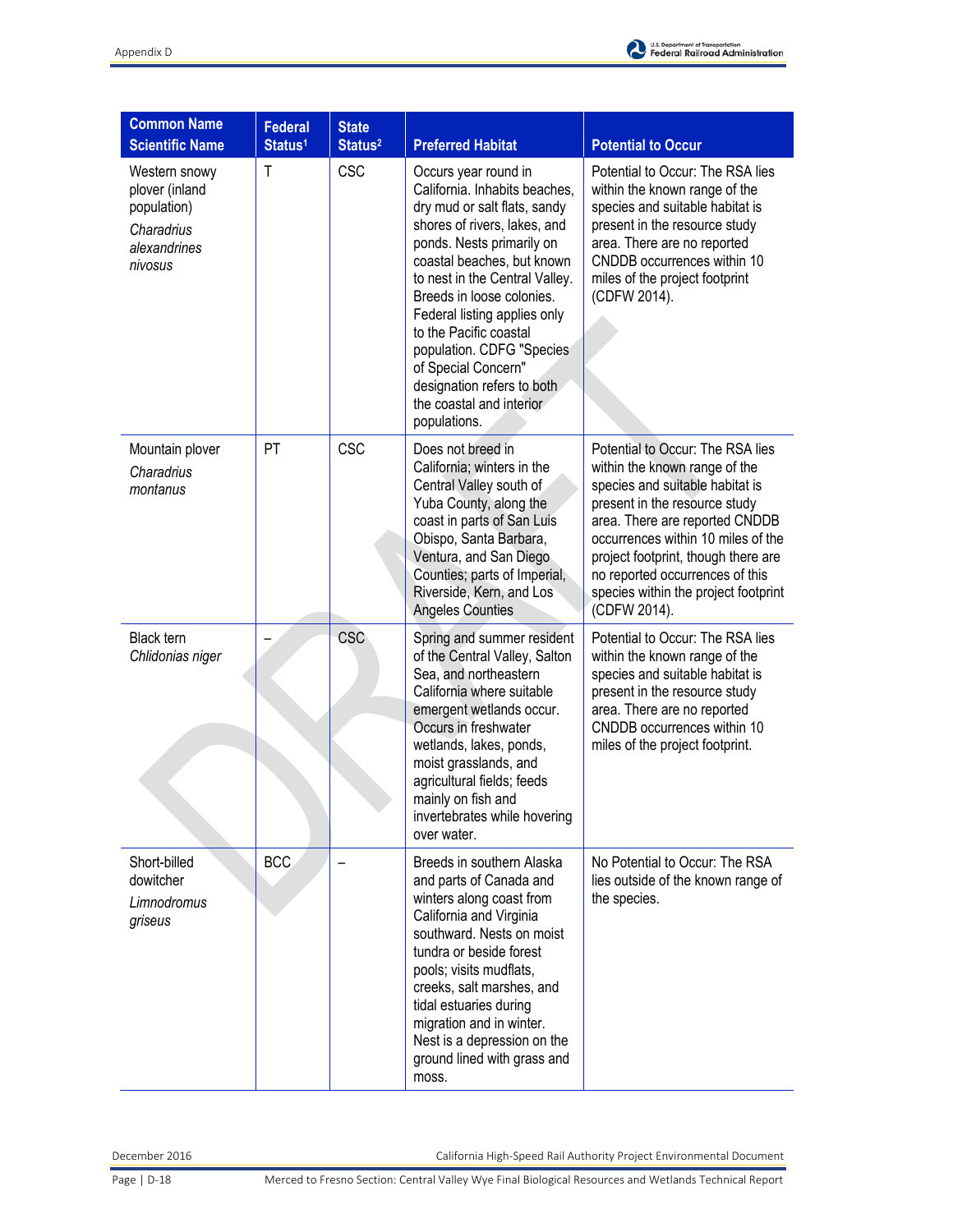

| <b>Common Name</b>                                                         | <b>Federal</b>      | <b>State</b>        |                                                                                                                                                                                                                                                                                                                                                                                                                                                  |                                                                                                                                                                                                                                                                                                                                                                                                                                         |
|----------------------------------------------------------------------------|---------------------|---------------------|--------------------------------------------------------------------------------------------------------------------------------------------------------------------------------------------------------------------------------------------------------------------------------------------------------------------------------------------------------------------------------------------------------------------------------------------------|-----------------------------------------------------------------------------------------------------------------------------------------------------------------------------------------------------------------------------------------------------------------------------------------------------------------------------------------------------------------------------------------------------------------------------------------|
| <b>Scientific Name</b>                                                     | Status <sup>1</sup> | Status <sup>2</sup> | <b>Preferred Habitat</b>                                                                                                                                                                                                                                                                                                                                                                                                                         | <b>Potential to Occur</b>                                                                                                                                                                                                                                                                                                                                                                                                               |
| Marbled godwit<br>Limosa fedoa                                             | <b>BCC</b>          |                     | Breeds on the central plains<br>from Saskatchewan to<br>Minnesota and winters on<br>coasts from California and<br>Virginia southward and<br>along Gulf Coast. Nests on<br>grassy plains; visits salt<br>marshes, tidal creeks,<br>mudflats, and sea beaches<br>on migration. Creates a nest<br>in a slight depression lined<br>with grass on the ground<br>and nests in loose colonies.                                                          | No Potential to Occur: The RSA<br>lies outside of the known range of<br>the species.                                                                                                                                                                                                                                                                                                                                                    |
| Xantu's murrelet<br>Synthiloramphus<br>hypoleucus                          | C, BCC              | $\mathsf{T}$        | Breeds on offshore islands<br>of Baja California and<br>southern California;<br>occasionally wanders north<br>to Vancouver Island. An<br>ocean-going species; nests<br>in colonies on rocky sea<br>islands, laying its eggs<br>among boulders or in<br>crevices off of island<br>beaches.                                                                                                                                                        | No Potential to Occur: The RSA<br>lies outside of the known range of<br>the species.                                                                                                                                                                                                                                                                                                                                                    |
| Western yellow-<br>billed cuckoo<br>Coccyzus<br>americanus<br>occidentalis | C, BCC              | Е                   | Occurs year round in<br>California range. Inhabits<br>beaches, dry mud or salt<br>flats, sandy shores of rivers,<br>lakes, and ponds. Nests<br>primarily on coastal<br>beaches, but known to nest<br>in the Central Valley.<br>Breeds in loose colonies.<br>Federal listing applies only<br>to the Pacific coastal<br>population. CDFG "Species<br>of Special Concern"<br>designation refers to both<br>the coastal and interior<br>populations. | No Potential to Occur: The habitat<br>study area lies within the<br>historical range of the western<br>yellow-billed cuckoo; however,<br>the current distribution of the<br>species in the Central Valley is<br>primarily restricted to isolated<br>breeding populations along the<br>Sacramento River and in the<br>upper Kern River watershed; the<br>habitat study area lies outside of<br>the species' currently accepted<br>range. |
| Short-eared owl<br>Asio flammeus                                           |                     | <b>CSC</b>          | Freshwater and salt<br>marshes, lowland meadows,<br>and irrigated alfalfa fields;<br>needs dense tules or tall<br>grass for nesting and<br>daytime roosts.                                                                                                                                                                                                                                                                                       | Potential to Occur: The RSA lies<br>within the known range of the<br>species and suitable habitat is<br>present in the resource study<br>area. There are no reported<br>CNDDB occurrences within 10<br>miles of the project footprint<br>(CDFW 2014).                                                                                                                                                                                   |

Merced to Fresno Section: Central Valley Wye Final Biological Resources and Wetlands Technical Report Page | D-19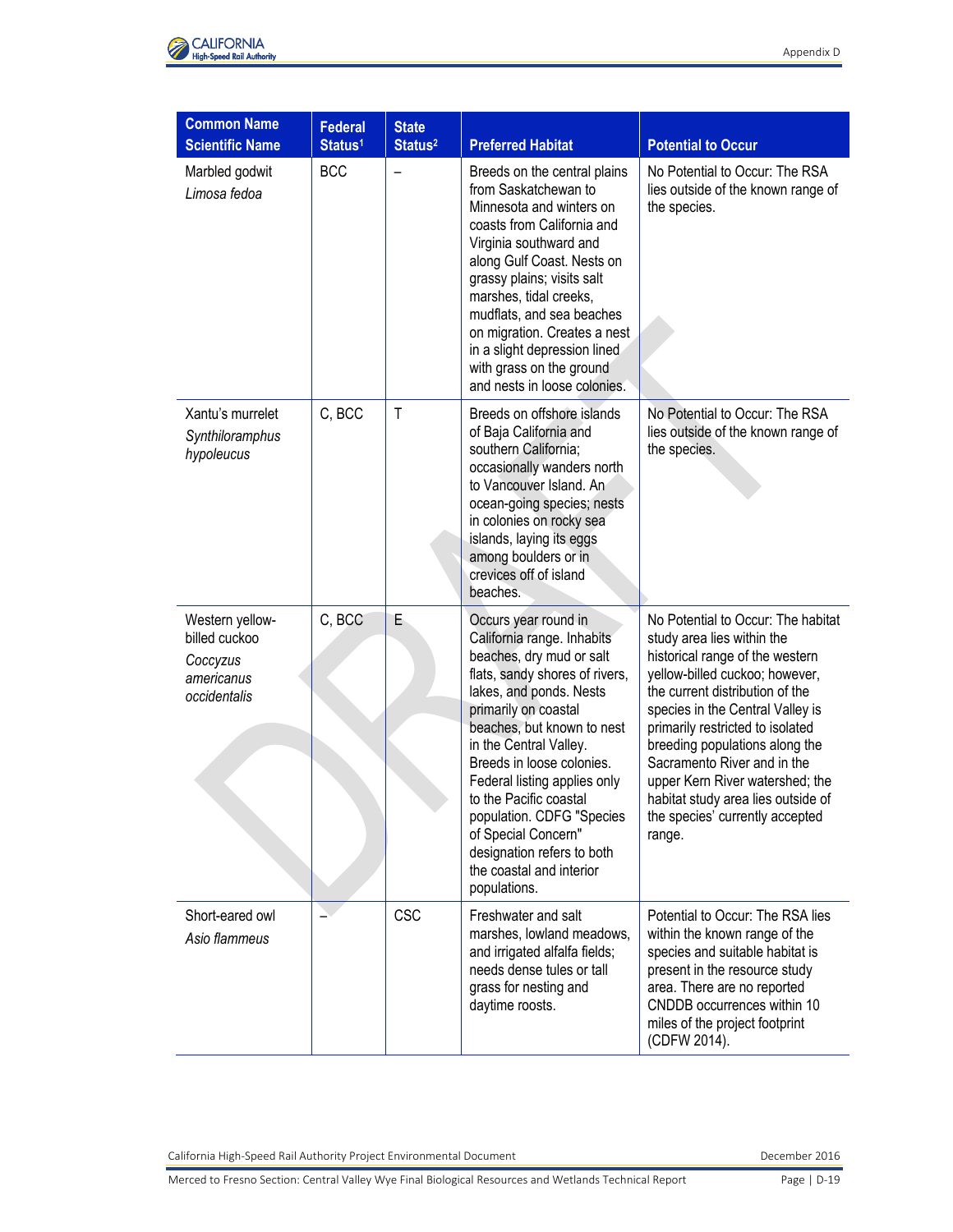

| <b>Common Name</b><br><b>Scientific Name</b>                | <b>Federal</b><br>Status <sup>1</sup> | <b>State</b><br>Status <sup>2</sup> | <b>Preferred Habitat</b>                                                                                                                                                                                                                                                                                                                                                                                        | <b>Potential to Occur</b>                                                                                                                                                                                                                                                                                                                       |
|-------------------------------------------------------------|---------------------------------------|-------------------------------------|-----------------------------------------------------------------------------------------------------------------------------------------------------------------------------------------------------------------------------------------------------------------------------------------------------------------------------------------------------------------------------------------------------------------|-------------------------------------------------------------------------------------------------------------------------------------------------------------------------------------------------------------------------------------------------------------------------------------------------------------------------------------------------|
| Long-eared owl<br>Asio otus                                 | $\overline{\phantom{0}}$              | <b>CSC</b>                          | Nests in abandoned crow,<br>hawk, or magpie nests,<br>usually in dense riparian<br>stands of willows,<br>cottonwoods, live oaks, or<br>conifers.                                                                                                                                                                                                                                                                | Potential to Occur: The RSA lies<br>within the known range of the<br>species and suitable habitat is<br>present in the resource study<br>area. There are no reported<br>CNDDB occurrences within 10<br>miles of the project footprint<br>(CDFW 2014)                                                                                            |
| Western burrowing<br>owl<br>Athene cunicularia              | <b>BCC</b>                            | <b>CSC</b>                          | Nests and winters in<br>grassland and sparse<br>shrubland habitats<br>throughout California; also<br>can be found in habitats<br>disturbed by human activity;<br>uses abandoned burrows of<br>burrowing mammals for<br>shelter and nest sites.                                                                                                                                                                  | Potential to Occur: The RSA lies<br>within the known range of the<br>species and suitable habitat is<br>present in the resource study<br>area. There are reported CNDDB<br>occurrences within 10 miles of the<br>project footprint, though there are<br>no reported occurrences of this<br>species within the project footprint<br>(CDFW 2014). |
| Flammulated owl<br>Otus flammeolus                          | <b>BCC</b>                            |                                     | Breeds in southern British<br>Columbia south to southern<br>California, Arizona, New<br>Mexico, and western Texas.<br>Winters south of United<br>States. Inhabits coniferous<br>woodlands and forest edges<br>in the Northwest and dry<br>ponderosa pine woods in<br>the Southwest. Nests in a<br>tree hollow or deserted<br>woodpecker hole.                                                                   | No Potential to Occur: The RSA<br>lies outside of the known range of<br>the species.                                                                                                                                                                                                                                                            |
| Spotted owl<br><b>Strix</b><br>occidentalisoccident<br>alis | <b>BCC</b>                            | <b>CSC</b>                          | Occurs throughout its<br>historic range in California,<br>extending along the west<br>side of the Sierra Nevada,<br>some eastern Sierra<br>portions, areas of the<br>central Coast range, and in<br>all major mountains of<br>southern California. Inhabits<br>old-growth coniferous<br>forests and densely wooded<br>canyons. Nests in a natural<br>tree or canyon wall cavity or<br>an abandoned hawk's nest. | No Potential to Occur: The RSA<br>lies outside of the known range of<br>the species.                                                                                                                                                                                                                                                            |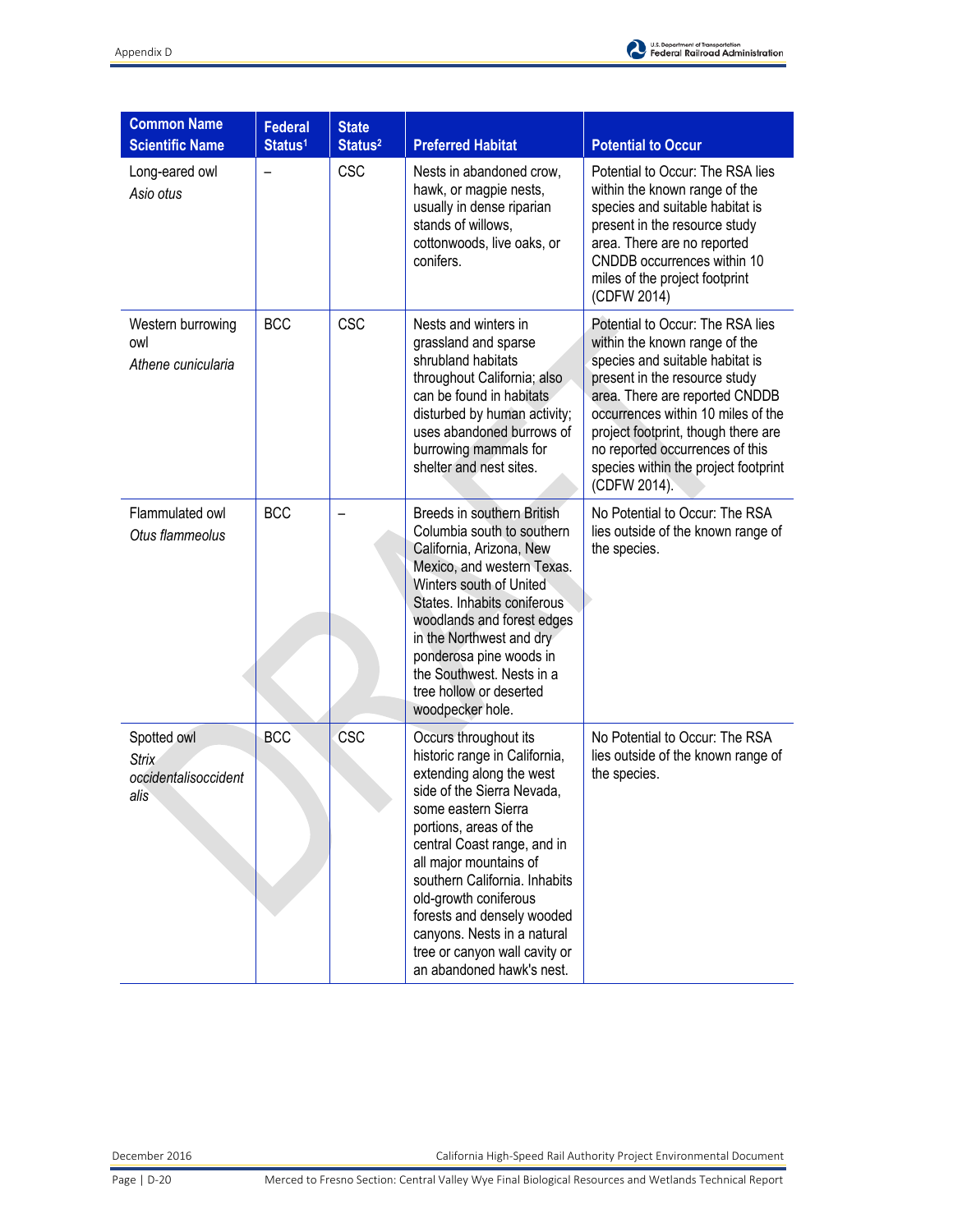

| <b>Common Name</b>                                     | <b>Federal</b>      | <b>State</b>        |                                                                                                                                                                                                                                                                                                                                                                                                                |                                                                                                                                                                                                                                                        |
|--------------------------------------------------------|---------------------|---------------------|----------------------------------------------------------------------------------------------------------------------------------------------------------------------------------------------------------------------------------------------------------------------------------------------------------------------------------------------------------------------------------------------------------------|--------------------------------------------------------------------------------------------------------------------------------------------------------------------------------------------------------------------------------------------------------|
| <b>Scientific Name</b>                                 | Status <sup>1</sup> | Status <sup>2</sup> | <b>Preferred Habitat</b>                                                                                                                                                                                                                                                                                                                                                                                       | <b>Potential to Occur</b>                                                                                                                                                                                                                              |
| Costa's<br>hummingbird<br>Calypte costae               | <b>BCC</b>          |                     | Primarily found in southern<br>California but may nest<br>locally along the western<br>edge of the San Joaquin<br>Valley. Found in shrub<br>habitats and areas with<br>trees. Nest is a delicately<br>woven cup, with leaves or<br>lichens fastened to the<br>outside, built low on a<br>protected branch of a bush<br>or small tree.                                                                          | Potential to Occur: The RSA lies<br>within the known range of the<br>species and suitable habitat is<br>present in the resource study<br>area. There are no reported<br>CNDDB occurrences within 10<br>miles of the project footprint<br>(CNDDB 2014). |
| Allen's hummingbird<br>Selasphorus sasin               | <b>BCC</b>          |                     | Breeds along coast from<br>southern Oregon to<br>southern California and is a<br>resident of southern<br>California. Also winters in<br>Mexico. Prefers coastal<br>chaparral, brushland, and<br>edges of redwood forests.<br>Nest is a tightly woven cup<br>placed on a sheltered<br>branch.                                                                                                                   | No Potential to Occur: The RSA<br>lies outside of the known range of<br>the species.                                                                                                                                                                   |
| Lewis's woodpecker<br>Melanerpes lewis                 | <b>BCC</b>          |                     | Breeds in central California.<br>Winters from southern<br>British Columbia and<br>Oregon to Colorado and<br>south to northern Mexico;<br>wanders east to the Great<br>Plains. Prefers open pine-<br>oak woodlands, oak or<br>cottonwood groves in<br>grasslands, ponderosa pine<br>country. Forms loose<br>colonies nesting in cavities<br>of dead stumps or tree<br>limbs, often at a<br>considerable height. | No Potential to Occur: The RSA<br>lies outside of the known range of<br>the species.                                                                                                                                                                   |
| White-headed<br>woodpecker<br>Picoides<br>albolarvatus | <b>BCC</b>          |                     | Resident from extreme<br>south-central British<br>Columbia, northeastern<br>Washington, and Idaho,<br>south to southern California<br>and western Nevada.<br>Prefers ponderosa pine<br>belts of the mountains; also<br>in subalpine belts of firs.<br>Nest cavities are in a pine<br>stub or snag, often close to<br>the ground.                                                                               | No Potential to Occur: The RSA<br>lies outside of the known range of<br>the species.                                                                                                                                                                   |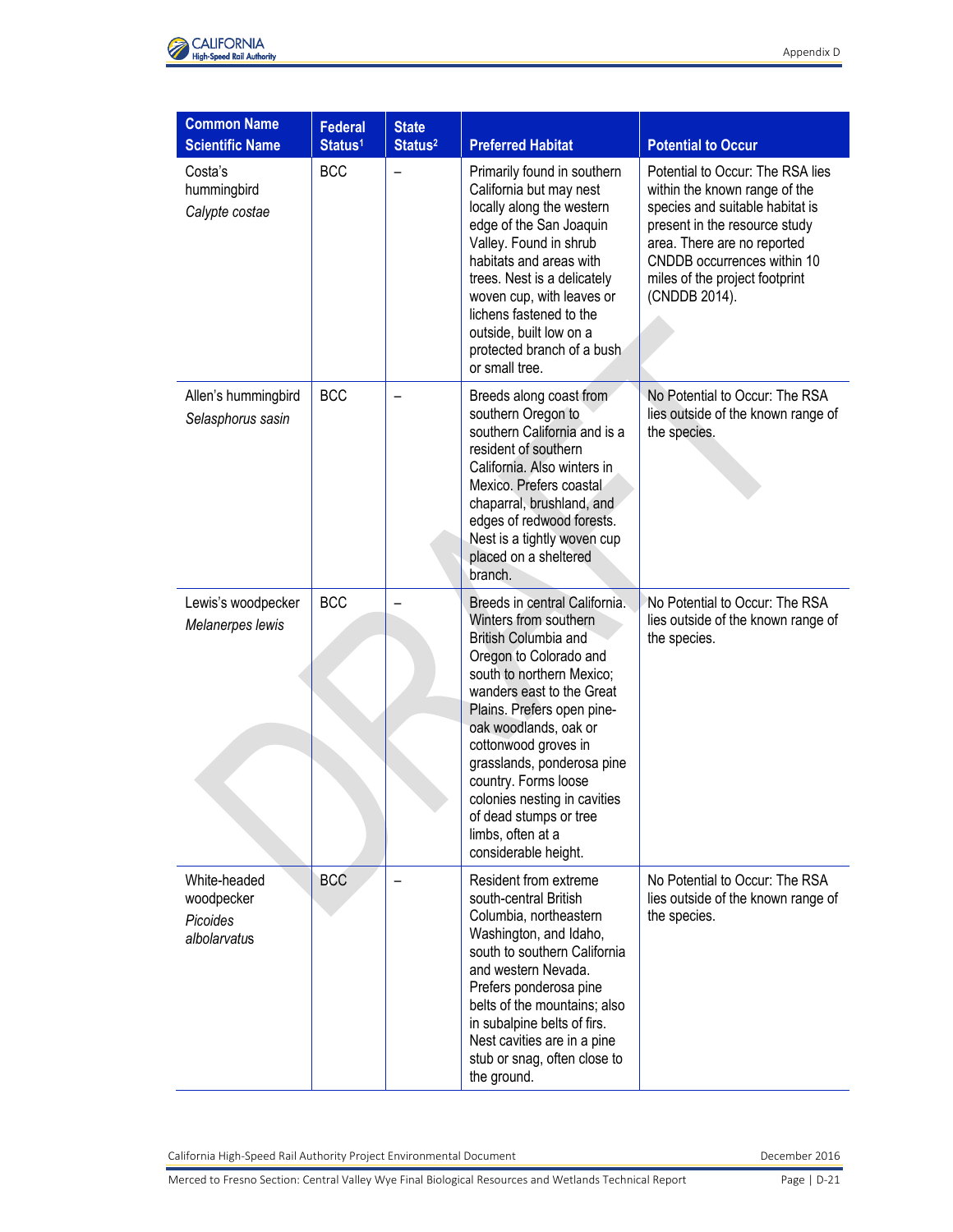

| <b>Common Name</b><br><b>Scientific Name</b> | <b>Federal</b><br>Status <sup>1</sup> | <b>State</b><br>Status <sup>2</sup> | <b>Preferred Habitat</b>                                                                                                                                                                                                                                                  | <b>Potential to Occur</b>                                                                                                                                                                                                                                                                                                                                                                                                                                                                                                                                                                                                               |
|----------------------------------------------|---------------------------------------|-------------------------------------|---------------------------------------------------------------------------------------------------------------------------------------------------------------------------------------------------------------------------------------------------------------------------|-----------------------------------------------------------------------------------------------------------------------------------------------------------------------------------------------------------------------------------------------------------------------------------------------------------------------------------------------------------------------------------------------------------------------------------------------------------------------------------------------------------------------------------------------------------------------------------------------------------------------------------------|
| Nuttall's woodpecker<br>Picoides nuttallii   | <b>BCC</b>                            |                                     | Resident from northern<br>California to Baja California.<br>Prefers canyon scrub oaks,<br>oak woodlands, and<br>streamside growth. Nests in<br>holes excavated in a thin<br>dead branch of an oak or<br>cottonwood, or even a large,<br>thick-stemmed elderberry<br>bush. | Potential to Occur: The RSA lies<br>outside of the known range of the<br>species.                                                                                                                                                                                                                                                                                                                                                                                                                                                                                                                                                       |
| Loggerhead shrike<br>Lanius Iudovicianus     | <b>BCC</b>                            | <b>CSC</b>                          | Breeds and forages in open<br>habitats interspersed with<br>shrubs and small trees,<br>including disturbed habitats.                                                                                                                                                      | Potential to Occur: The RSA lies<br>within the known range of the<br>species and suitable habitat is<br>present in the resource study<br>area. There are no reported<br>CNDDB occurrences within 10<br>miles of the project footprint<br>(CNDDB 2014), though the<br>species was observed in the RSA<br>during the 2014 reconnaissance<br>field survey footprint.                                                                                                                                                                                                                                                                       |
| Least bell's vireo<br>Vireo bellii pusillus  | E                                     | E                                   | Riparian thickets either near<br>water or in dry portions of<br>river bottoms; nests along<br>margins of bushes and<br>forages low to the ground.                                                                                                                         | Potential to Occur: The habitat<br>study area lies within the<br>historical range of the least bell's<br>vireo; however, the current<br>distribution of the species is<br>primarily restricted to riverine<br>systems in southern California;<br>The species was extirpated from<br>the Central Valley in the 1940's.<br>However, in 2005, a breeding pair<br>was observed in the San Joaquin<br>Wildlife Refuge. There is potential<br>for this species to nest in the<br>habitat study area in the future.<br>There are no CNDDB reported<br>occurrences of this species within<br>10 miles of the project footprint<br>(CNDDB 2014). |
| Yellow-billed magpie<br>Pica nuttalli        | <b>BCC</b>                            |                                     | Resident in California's<br>Central Valley and adjacent<br>foothills. Common in oak<br>savannas, oak woods,<br>riverside growth, ranches,<br>and suburbs. Nests in<br>colonies in tall trees with<br>dense foliage and builds<br>nests of twigs and sticks.               | Potential to Occur: The RSA lies<br>within the known range of the<br>species and suitable habitat is<br>present in the resource study<br>area. There are no reported<br>CNDDB occurrences within 10<br>miles of the project footprint<br>(CNDDB 2014).                                                                                                                                                                                                                                                                                                                                                                                  |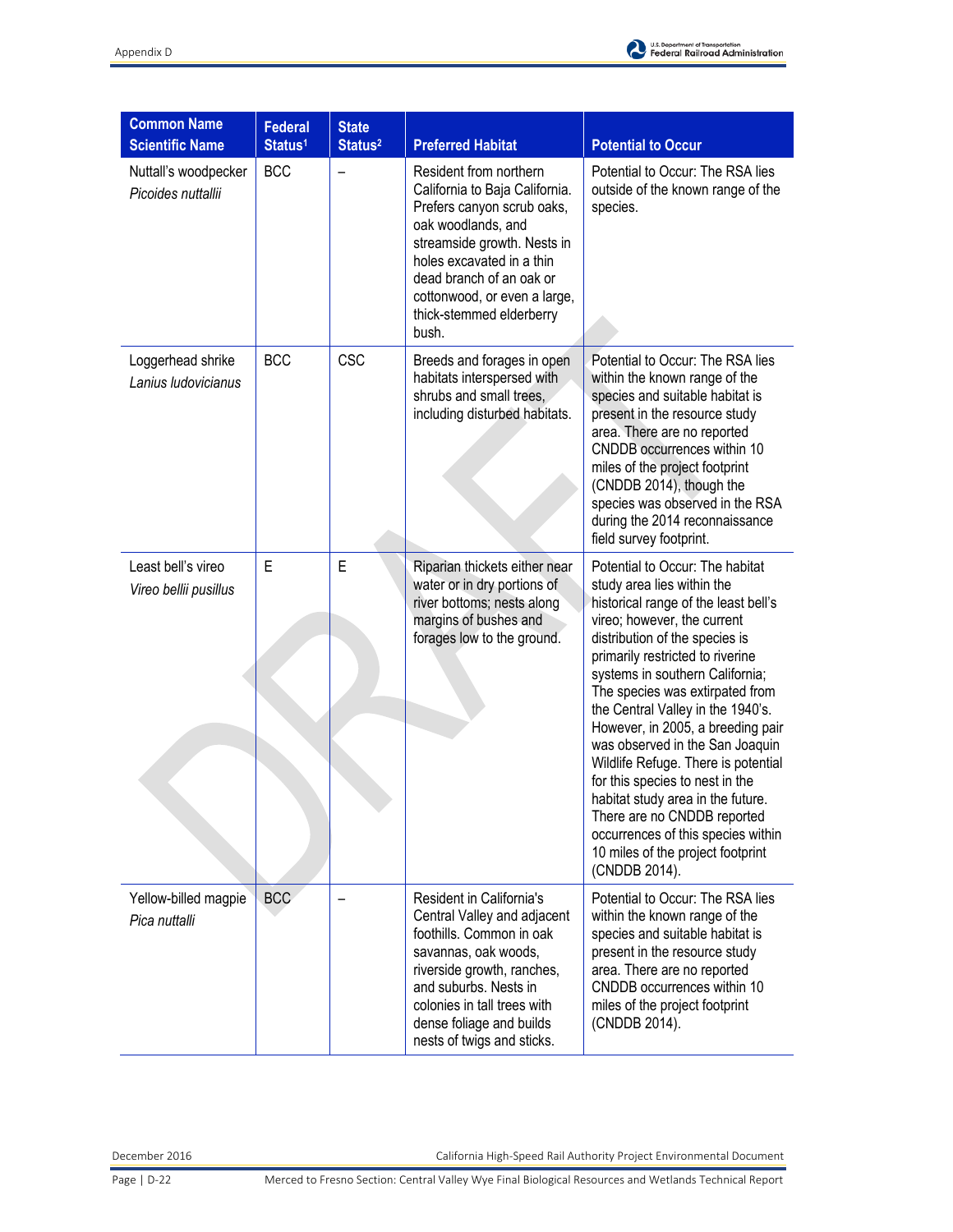

| <b>Common Name</b>                                |                                       |                                     |                                                                                                                                                                                                                                                                       |                                                                                                                                                                                                                                                        |
|---------------------------------------------------|---------------------------------------|-------------------------------------|-----------------------------------------------------------------------------------------------------------------------------------------------------------------------------------------------------------------------------------------------------------------------|--------------------------------------------------------------------------------------------------------------------------------------------------------------------------------------------------------------------------------------------------------|
| <b>Scientific Name</b>                            | <b>Federal</b><br>Status <sup>1</sup> | <b>State</b><br>Status <sup>2</sup> | <b>Preferred Habitat</b>                                                                                                                                                                                                                                              | <b>Potential to Occur</b>                                                                                                                                                                                                                              |
| Purple martin<br>Progne subis                     |                                       | <b>CSC</b>                          | Nests in abandoned<br>woodpecker holes in oaks,<br>cottonwoods, and other<br>deciduous trees in a variety<br>of wooded and riparian<br>habitats. Also nests in<br>vertical drainage holes<br>under elevated freeways<br>and highway bridges.                          | Potential to Occur: The RSA lies<br>within the known range of the<br>species and suitable habitat is<br>present in the resource study<br>area. There are no reported<br>CNDDB occurrences within 10<br>miles of the project footprint<br>(CNDDB 2014). |
| Oak titmouse<br>Baeolophus<br>inornatus           | <b>BCC</b>                            |                                     | Resident from southern<br>Oregon south to Baja<br>California. Prefers live oaks<br>and deciduous growths of<br>all kinds. Nests in tree<br>cavities, fence post holes, or<br>crevices of old buildings.<br>Nest is composed of<br>grasses, fur, and some<br>feathers. | No Potential to Occur: The RSA<br>lies outside of the known range of<br>the species.                                                                                                                                                                   |
| Cactus wren<br>Campylorhynchus<br>brunneicapillus | <b>BCC</b>                            |                                     | Resident in southern<br>California. Prefers desert<br>thickets and cacti. Nest is a<br>mass of fine grass and<br>straw with a side entrance,<br>lined with feathers and hair<br>and placed in the top of a<br>thorny desert shrub or spiny<br>cactus.                 | No Potential to Occur: The RSA<br>lies outside of the known range of<br>the species.                                                                                                                                                                   |
| Le Conte's thrasher<br>Toxostoma lecontei         | <b>BCC</b>                            | CSC                                 | Permanent resident within<br>California range. Commonly<br>found on very dry and lightly<br>vegetated plains with desert<br>scrub, particularly saltbush<br>and creosote bush. Nests in<br>thick, dense, and thorny<br>desert shrubs or cholla<br>cacti.              | No Potential to Occur: The RSA<br>lies outside of the known range of<br>the species.                                                                                                                                                                   |
| Yellow warbler<br>Dendroica petechia<br>brewsteri | <b>BCC</b>                            | <b>CSC</b>                          | Nests in riparian areas<br>dominated by willows,<br>cottonwoods, sycamores, or<br>alders or in mature<br>chaparral; may also use<br>oaks, conifers, and urban<br>areas near stream courses.                                                                           | Potential to Occur: The RSA lies<br>within the known range of the<br>species and suitable habitat is<br>present in the resource study<br>area. There are no reported<br>CNDDB occurrences within 10<br>miles of the project footprint<br>(CNDDB 2014). |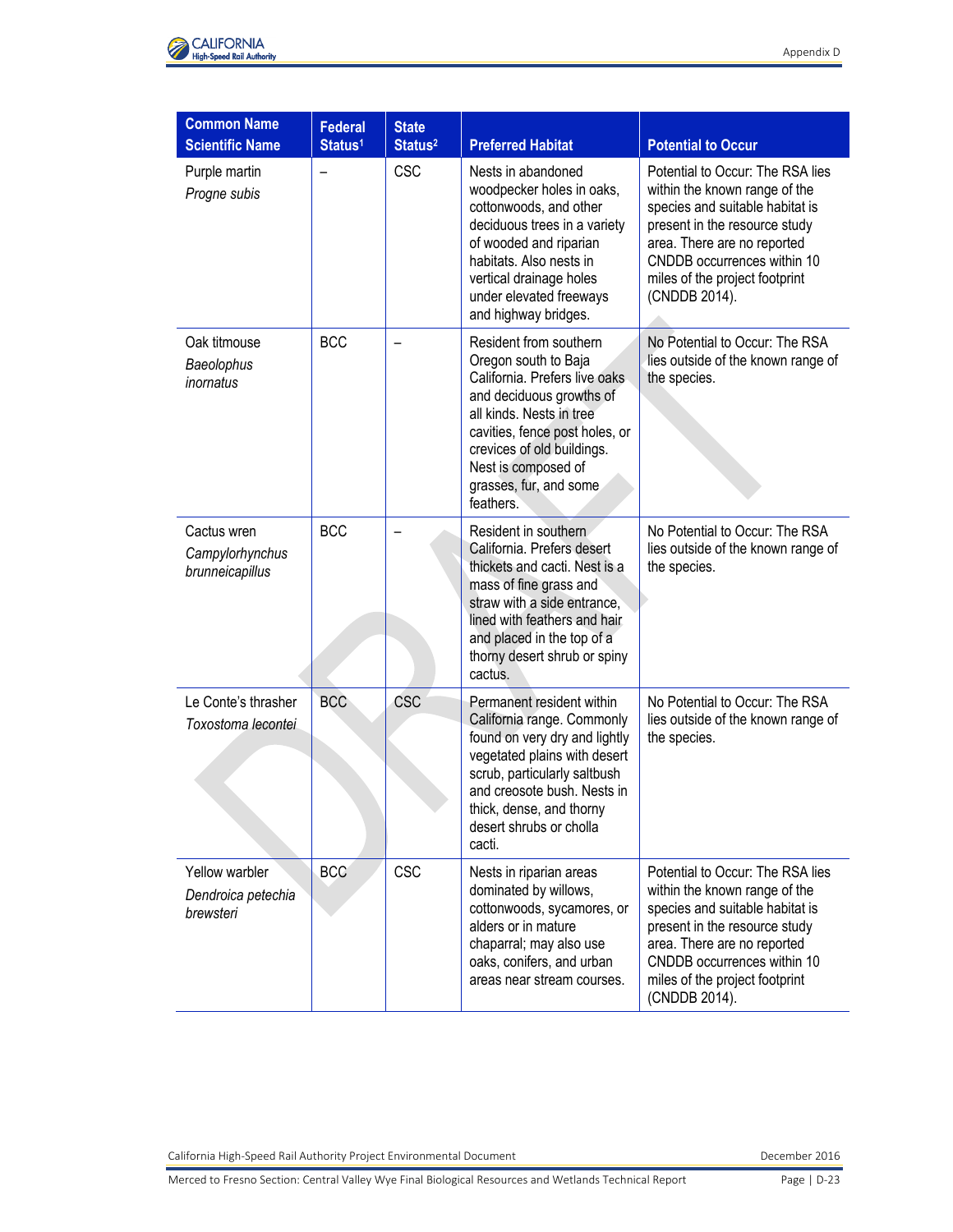

| <b>Common Name</b>                                                  | <b>Federal</b>      | <b>State</b>                      |                                                                                                                                                                                                                                                                                                                    |                                                                                                                                                                                                                                                                                                                                                 |
|---------------------------------------------------------------------|---------------------|-----------------------------------|--------------------------------------------------------------------------------------------------------------------------------------------------------------------------------------------------------------------------------------------------------------------------------------------------------------------|-------------------------------------------------------------------------------------------------------------------------------------------------------------------------------------------------------------------------------------------------------------------------------------------------------------------------------------------------|
| <b>Scientific Name</b><br>Yellow-breasted<br>chat<br>Icteria virens | Status <sup>1</sup> | Status <sup>2</sup><br><b>CSC</b> | <b>Preferred Habitat</b><br>Nests in dense riparian<br>thickets of willow and other<br>brushy tangles, including<br>briars and stream thickets<br>near watercourses.                                                                                                                                               | <b>Potential to Occur</b><br>Potential to Occur: The RSA lies<br>within the known range of the<br>species and suitable habitat is<br>present in the resource study<br>area. There are no reported<br>CNDDB occurrences within 10<br>miles of the project footprint                                                                              |
| Grasshopper<br>sparrow<br>Ammodramus<br>savannarum                  | <b>BCC</b>          | <b>CSC</b>                        | Occurs in dry, dense<br>grasslands, especially those<br>with a variety of grasses<br>and tall forbs and scattered<br>shrubs for singing perches.<br>Nests in slight depressions<br>in dense grasslands.                                                                                                            | (CNDDB 2014).<br>Potential to Occur: The RSA lies<br>within the known range of the<br>species and suitable habitat is<br>present in the resource study<br>area. There are no reported<br>CNDDB occurrences within 10<br>miles of the project footprint<br>(CNDDB 2014).                                                                         |
| Oregon vesper<br>sparrow<br>Pooecetes<br>gramineus affinis          |                     | <b>CSC</b>                        | Winters in California.<br>Grassland wintering habitat<br>characterized as mainly<br>open ground with little<br>vegetation, or short grass<br>and low annuals, including<br>stubble fields, meadows,<br>and road edges.                                                                                             | Potential to Occur: The RSA lies<br>within the known range of the<br>species and suitable habitat is<br>present in the resource study<br>area. There are no reported<br>CNDDB occurrences within 10<br>miles of the project footprint<br>(CNDDB 2014).                                                                                          |
| Black-chinned<br>sparrow<br>Spizella atrogularis                    | <b>BCC</b>          |                                   | Breeds from central<br>California, southern<br>Nevada, southern Utah,<br>Arizona, southern New<br>Mexico, and western Texas<br>southward and winters<br>along Mexican border.<br>Prefers low, dense<br>chaparral, mountain slopes;<br>and sagebrush. Nest is a<br>grass-lined cup well<br>concealed in a low bush. | No Potential to Occur: The RSA<br>lies outside of the known range of<br>the species.                                                                                                                                                                                                                                                            |
| <b>Tricolored blackbird</b><br>Agelaius tricolor                    |                     | E                                 | Nests next to open water<br>where there is extensive<br>emergent vegetation,<br>blackberry, or wild rose<br>bushes; frequently forages<br>in grain fields.                                                                                                                                                         | Potential to Occur: The RSA lies<br>within the known range of the<br>species and suitable habitat is<br>present in the resource study<br>area. There are reported CNDDB<br>occurrences within 10 miles of the<br>project footprint, though there are<br>no reported occurrences of this<br>species within the project footprint<br>(CDFW 2014). |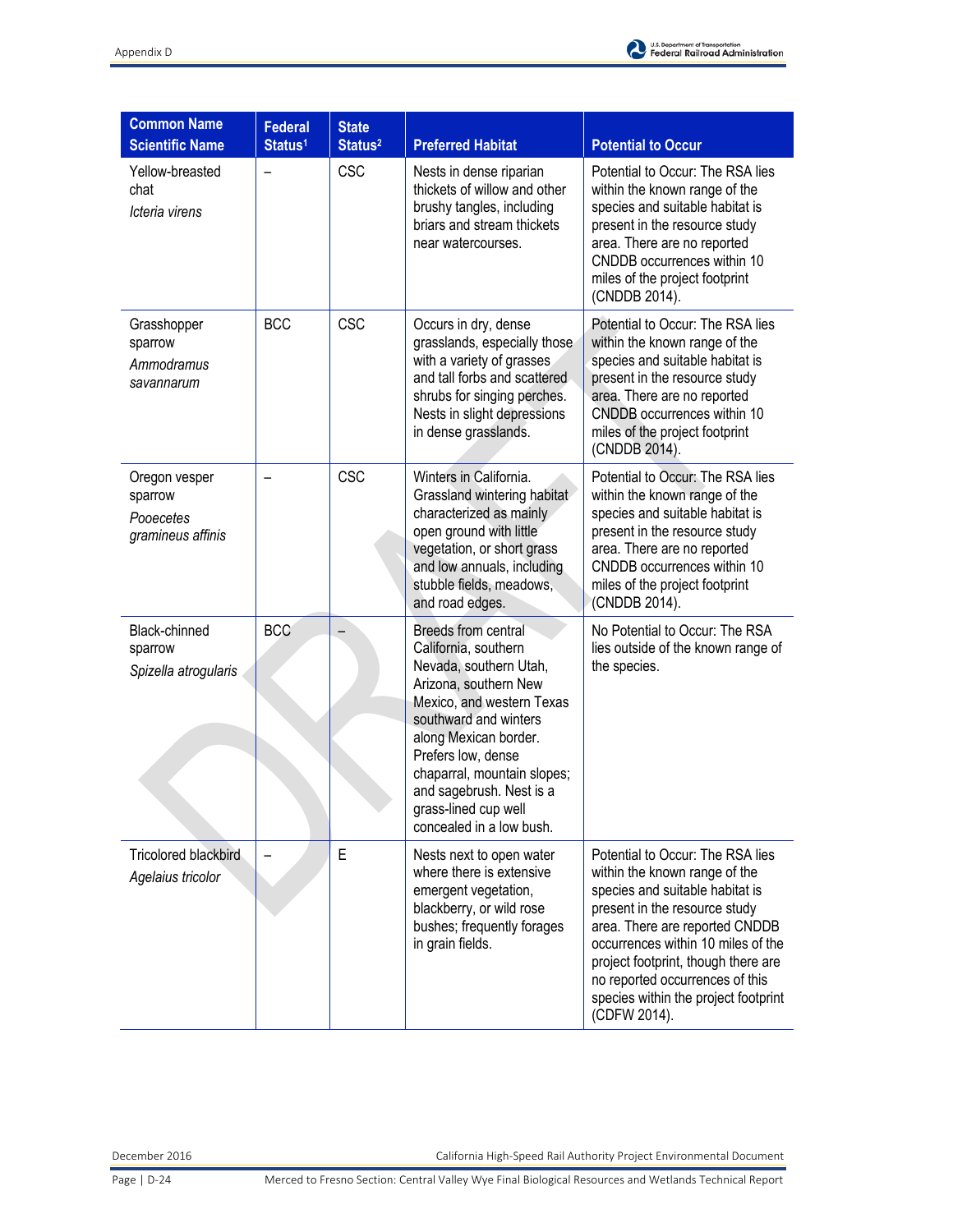

| <b>Common Name</b><br><b>Scientific Name</b>                        | <b>Federal</b>      | <b>State</b>               | <b>Preferred Habitat</b>                                                                                                                                                                                                                                                                                       | <b>Potential to Occur</b>                                                                                                                                                                                                                                                                                                                                   |
|---------------------------------------------------------------------|---------------------|----------------------------|----------------------------------------------------------------------------------------------------------------------------------------------------------------------------------------------------------------------------------------------------------------------------------------------------------------|-------------------------------------------------------------------------------------------------------------------------------------------------------------------------------------------------------------------------------------------------------------------------------------------------------------------------------------------------------------|
| Yellow-headed<br>blackbird<br>Xanthocephalus<br>xanthocephalus      | Status <sup>1</sup> | Status <sup>2</sup><br>CSC | Nest over persistent water<br>in freshwater emergent<br>wetlands with dense<br>vegetation adjacent to deep<br>water, and along borders of<br>lake or ponds.                                                                                                                                                    | Potential to Occur: The RSA lies<br>within the known range of the<br>species and suitable habitat is<br>present in the resource study<br>area. There are reported CNDDB<br>occurrences within 10 miles of the<br>project footprint, though there are<br>no reported occurrences of this<br>species within the project footprint<br>(CDFW 2014).             |
| Lawrence's<br>goldfinch<br>Carduelis lawrencei                      | <b>BCC</b>          |                            | Breeds in central and<br>southern California, west of<br>Sierra Nevada and south<br>into Baja California; winters<br>south and east to extreme<br>western Texas. Prefers dry<br>grassy slopes with weed<br>patches, chaparral, and<br>open woodlands. Nest is a<br>tightly woven cup in a low<br>tree or bush. | Potential to Occur: The RSA lies<br>within the known range of the<br>species and suitable habitat is<br>present in the resource study<br>area. There are no reported<br>CNDDB occurrences within 10<br>miles of the project footprint<br>(CNDDB 2014).                                                                                                      |
| <b>Mammals</b>                                                      |                     |                            |                                                                                                                                                                                                                                                                                                                |                                                                                                                                                                                                                                                                                                                                                             |
| Pallid bat<br>Antrozous pallidus                                    |                     | <b>CSC</b>                 | Forages in open areas of<br>grasslands, shrublands,<br>woodlands, and forests from<br>sea level up through mixed<br>conifers. Roosts in<br>crevasses in trees,<br>structures, and rock.                                                                                                                        | Potential to Occur: The RSA lies<br>within the known range of the<br>species and suitable roosting and<br>foraging habitat is present in the<br>resource study area. There are no<br>reported CNDDB occurrences<br>within 10 miles of the project<br>footprint (CNDDB 2014).                                                                                |
| Townsend's big-<br>eared bat<br>Corynorhinus<br>townsendiitownsendi |                     | CT/CSC                     | Forages in arid areas and<br>open coniferous forests.<br>Roosts in rocky areas with<br>caves or tunnels.                                                                                                                                                                                                       | No Potential to Occur: The habitat<br>study area lies within the known<br>range of the species and but does<br>not contain suitable roosting<br>habitat.                                                                                                                                                                                                    |
| Western mastiff bat<br>Eumops perotis<br>californicus               |                     | <b>CSC</b>                 | Roosts in crevices in cliff<br>faces, high buildings, and<br>tunnels. Forages in arid,<br>semi- arid habitat-<br>coniferous and deciduous<br>woodlands, coastal scrub,<br>grasslands, chaparral, etc.                                                                                                          | Potential to Occur: The RSA lies<br>within the known range of the<br>species and suitable foraging<br>habitat is present in the resource<br>study area. There are reported<br>CNDDB occurrences within 10<br>miles of the project footprint,<br>though there are no reported<br>occurrences of this species within<br>the project footprint (CDFW<br>2014). |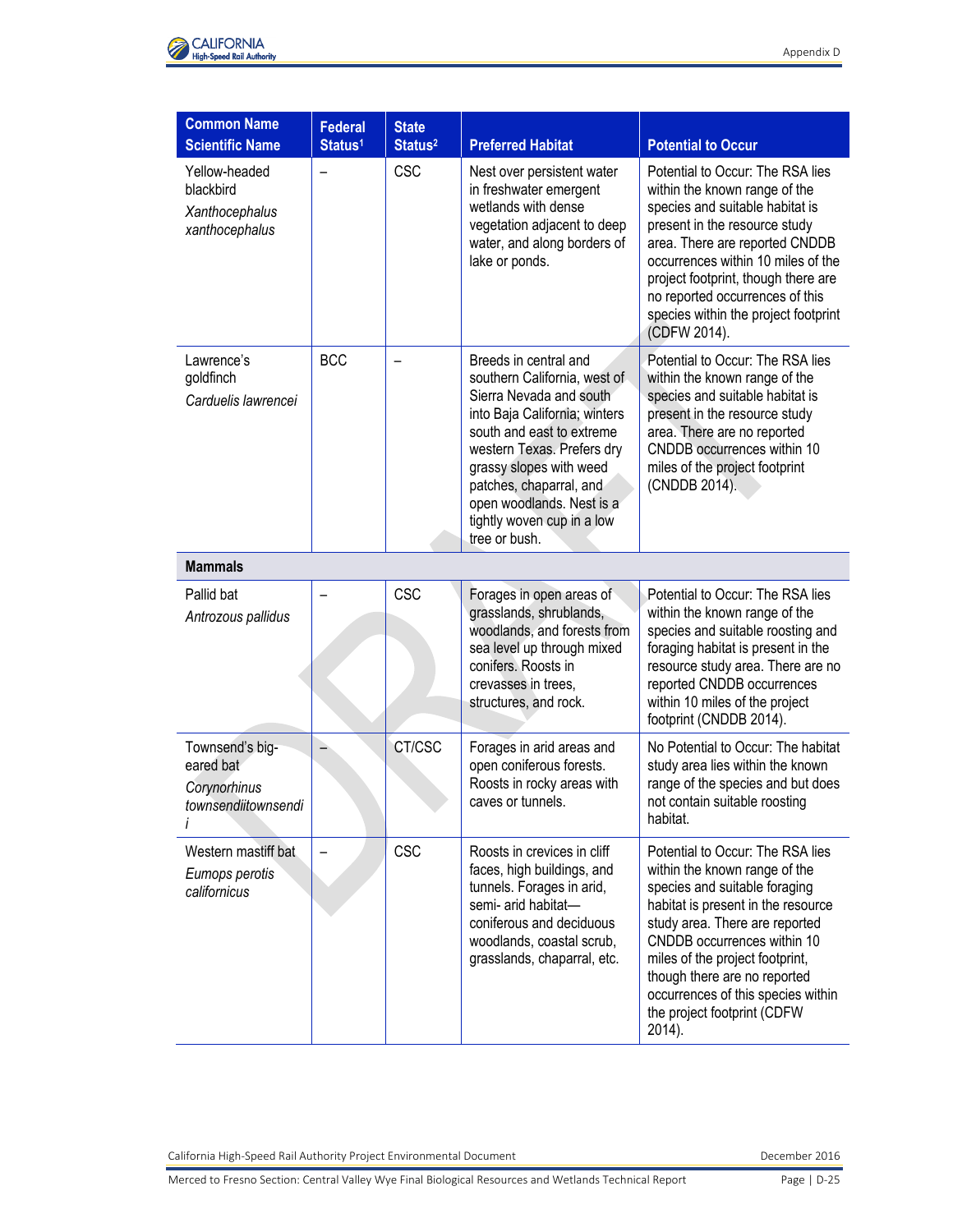

| <b>Common Name</b><br><b>Scientific Name</b>           | <b>Federal</b><br>Status <sup>1</sup> | <b>State</b><br>Status <sup>2</sup> | <b>Preferred Habitat</b>                                                                                                                                                                                                                                                                                      | <b>Potential to Occur</b>                                                                                                                                                                                                                                                                                                                       |
|--------------------------------------------------------|---------------------------------------|-------------------------------------|---------------------------------------------------------------------------------------------------------------------------------------------------------------------------------------------------------------------------------------------------------------------------------------------------------------|-------------------------------------------------------------------------------------------------------------------------------------------------------------------------------------------------------------------------------------------------------------------------------------------------------------------------------------------------|
| Western red bat<br>Lasiurus blossevillii               | -                                     | CSC                                 | Roost primarily in trees,<br>prefers habitat edges and<br>mosaics with trees that are<br>protected above and open<br>below for foraging.                                                                                                                                                                      | Potential to Occur: The RSA lies<br>within the known range of the<br>species and suitable roosting and<br>foraging habitat is present in the<br>resource study area. There are no<br>reported CNDDB occurrences<br>within 10 miles of the project<br>footprint (CNDDB 2014).                                                                    |
| Ringtail<br>Bassariscus astutus                        |                                       | <b>FP</b>                           | Occurs primarily in riparian<br>habitats but also known<br>from most forest and shrub<br>habitats from lower to mid<br>elevations. Usually found<br>near water.                                                                                                                                               | Potential to Occur: The RSA lies<br>within the known range of the<br>species and suitable habitat is<br>present in the resource study<br>area. There are no reported<br>CNDDB occurrences within 10<br>miles of the project footprint<br>(CNDDB 2014).                                                                                          |
| American badger<br>Taxidea taxus                       |                                       | CSC                                 | Grasslands, savannas, and<br>mountain meadows near<br>timberline are preferred.<br>Principal requirements:<br>sufficient food, friable soils,<br>and relatively open,<br>uncultivated ground. Preys<br>primarily on burrowing<br>rodents such as gophers,<br>ground squirrels, marmots,<br>and kangaroo rats. | Potential to Occur: The RSA lies<br>within the known range of the<br>species and suitable habitat is<br>present in the resource study<br>area. There are reported CNDDB<br>occurrences within 10 miles of the<br>project footprint, though there are<br>no reported occurrences of this<br>species within the project footprint<br>(CDFW 2014). |
| Fresno kangaroo rat<br>Dipodomys<br>nitratoides exilis | E                                     | E                                   | Sandy or saline soils in<br>chenopod scrub and annual<br>grassland communities on<br>the Valley floor. Recently<br>they have been found only<br>in alkali sink communities.                                                                                                                                   | No Potential to Occur: The habitat<br>study area lies outside the<br>species' current range and<br>suitable habitat is not present<br>(CDFW 2016).                                                                                                                                                                                              |